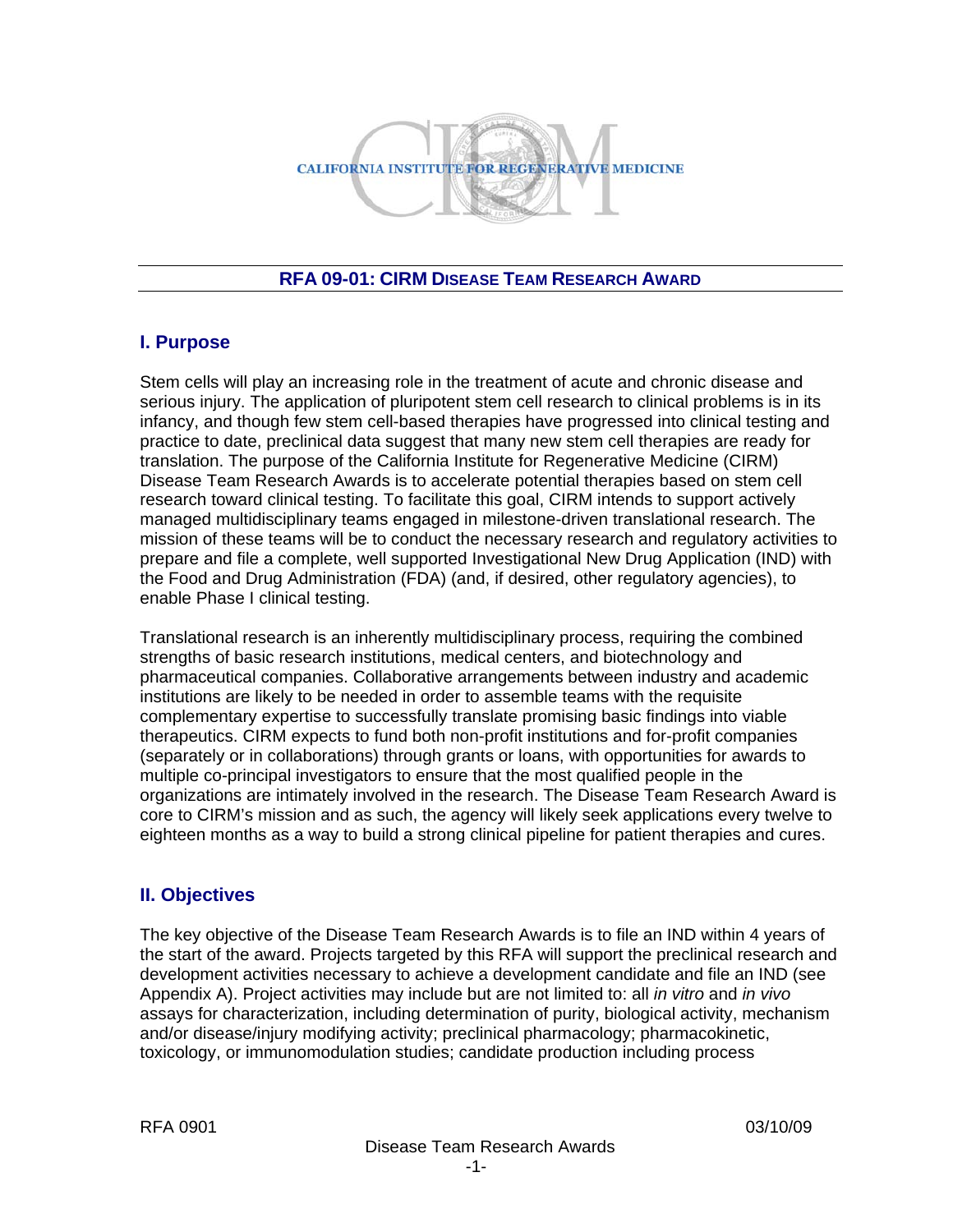optimization, source material verification, and scale up; and regulatory and clinical strategy tasks to meet FDA guidelines for IND filing.

This program is specifically directed at projects that include therapeutic candidates with demonstrated activity against a disease target. Projects of suitable scientific maturity for this award will have demonstrated, at a minimum, reproducible evidence of disease- (or injury-) modifying activity; however, projects further along in preclinical research or preclinical development are also suitable for this award. Examples of candidates include a stem cell, stem cell-derived progenitor or stem-cell derived differentiated cell, or a small molecule or biologic derived from stem cells or discovered using human stem cell-based assays. This program does not support target discovery, early-stage therapeutic discovery activities (such as high-throughput screening), and also excludes projects already in clinical trials.

CIRM intends to support projects targeting a broad range of diseases and injuries. CIRM seeks potential therapeutics for which there is an unmet medical need, and for which the use of stem cells can offer a significant advantage over current therapies and therapies in development. CIRM will support novel product development research across the full spectrum of experimental approaches and stem cell types including: pluripotent (particularly embryonic stem cells), multipotent, progenitor and cancer stem cells, and will prioritize research that is unlikely to be funded by other agencies. This initiative will consider multiple roles for human stem cells in the development of therapies, including but not limited to: cell transplantation and integration, mobilization of endogenous cells, modification of the immune system, stem cells as delivery vehicles, and stem cell-based disease models for drug screening and development (in cases in which no clinically relevant screening model exists), but not diagnostics.

This program will support multidisciplinary teams staffed by professionals with diverse expertise. Importantly, both a team leader (Principal Investigator, PI) and a project management professional (Project Manager) will be required in the staffing plan. These two individuals will be responsible for: developing and maintaining team strategy and energy, keeping the team focused, achieving expectations and milestones, and providing ongoing communication with CIRM. The team leader provides vision, strategy, and overall project direction, has scientific and financial accountability, and should be a practicing professional with a record of effective scientific leadership. The Project Manager will oversee project operations and ensure that the team activities progress smoothly. In addition to these two key individuals, Disease Teams might include members with the following expertise, either as full time or advisory members: basic research including but not limited to stem cell biology and immunology, animal models, specialization in the pathophysiology and treatment of a particular disease, transplantation; assay development, pharmacology, toxicology, project management, process development, manufacturing and scale-up, quality control and assurance, biostatistics, ethics, regulation of biomedical products, and the design and conduct of clinical trials. Team composition is likely to be dynamic, and staffing needs will evolve as projects progress toward the clinic. As projects move through development, basic researchers might decrease their involvement and translational experts or advisors (e.g. process development, regulatory and clinical trial design) would become more actively engaged.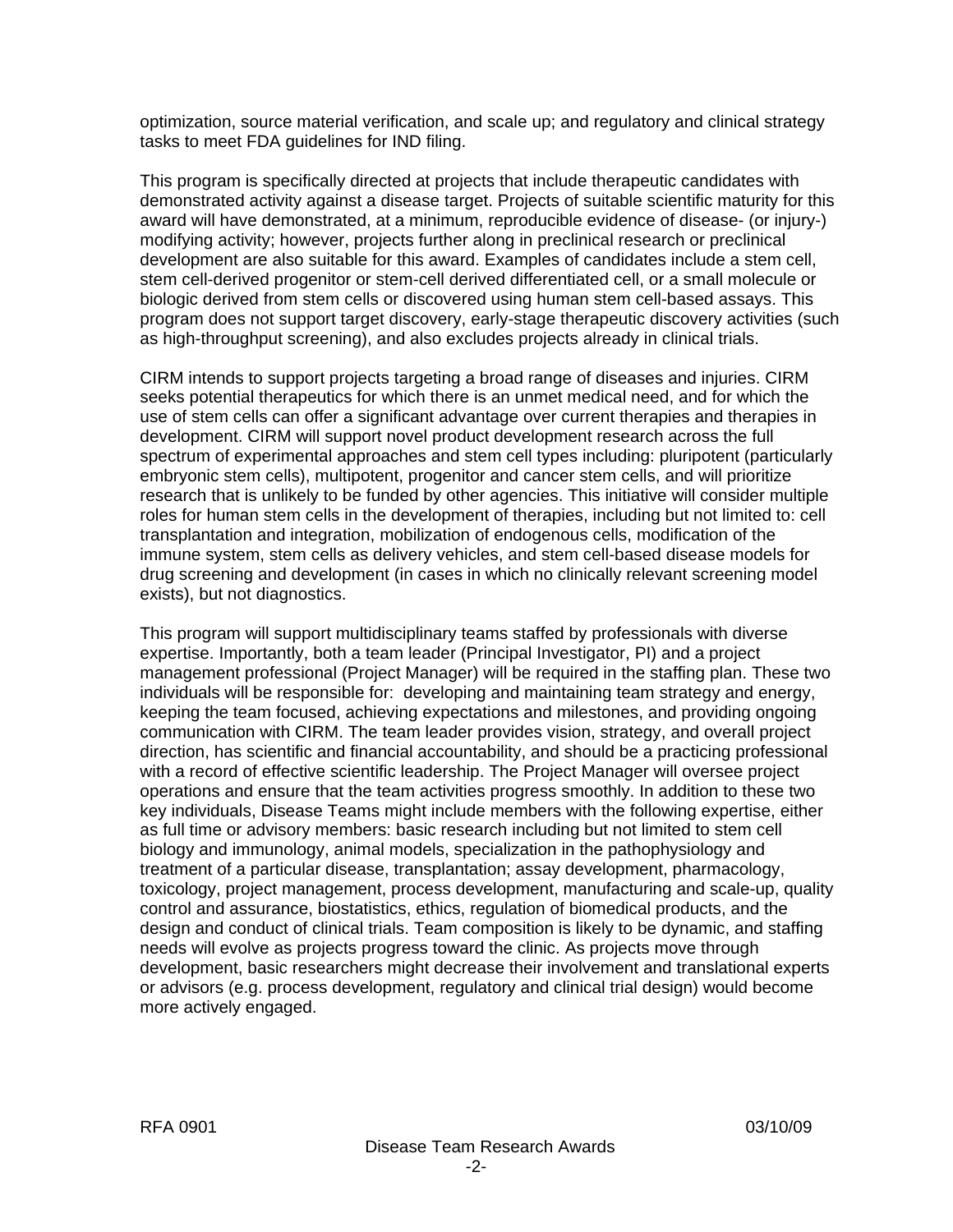# **III. Award Information**

Under this RFA 09-01, CIRM intends to commit up to \$210 million to support up to 12 awards. Projects will be funded for up to four years, with justifiable total funds requested (includes direct project costs, direct facilities costs, and indirect costs) of \$3 million to a maximum of \$20 million per project. Continued funding is contingent upon achievement of agreed-to milestones and "Go" decisions at key decision points (see Section V.A). Because of the magnitude of these awards, CIRM reserves the right to negotiate and revise project budgets before issuance of the Notice of Grant Award (NGA) or Notice of Loan Award (NLA). The urgency of CIRM's mission necessitates that all approved applications must be initiated (NGA/NLA, issued and signed) within 6 months of the Independent Citizens Oversight Committee (ICOC) approval and authorization for funding. Another similar Disease Team Research Award RFA (II) is expected to be offered again in late 2010 or early 2011.

# **A. Mechanism of Award**

CIRM will offer grant funding for approved non-profit applicant organizations, and loan funding for approved for-profit applicant institutions. Non-profit applicants with Co-PIs at forprofit organizations may also apply for loan funding. Loans will be administered over a sixor ten-year term. The interest on six year loans will be prime plus 300 basis points; the interest on ten year loans will be prime plus 500 basis points. The prime rate will be that on the date the ICOC authorizes funding of the loan. For eligibility information and loan terms, consult the Interim CIRM Loan Administration Policy, available at: [http://www.cirm.ca.gov/reg/default.asp.](http://www.cirm.ca.gov/reg/default.asp)

# **B. Collaborative Funding Partners**

CIRM has established a program with several agencies that fund stem cell and regenerative medicine research. Through this Collaborative Funding Partner program, California-based Principal Investigators (PIs) can collaborate with researchers eligible for funding from one of CIRM's collaborative funding partners, bringing additional resources to the project. If a collaborative funding proposal is approved (a "CIRM/Funding Partner Award") CIRM will fund all project work done within the State of California (up to the \$20 M budget limit) and its Funding Partner will fund all project work within its jurisdiction. Collaborative funding partners participating in this RFA include the Cancer Stem Cell Consortium (CSCC) of Canada; the Medical Research Council (MRC), United Kingdom; and the Spanish Ministry of Science and Innovation (MICINN). For this round of Disease Team Research Awards, an applicant may designate no more than one Collaborative Funding Partner.

To apply for a collaboratively-funded project, applicants must complete both the CIRM requirements (Section VIII below) and any additional requirements put forth by the Funding Partner (see Appendices B-D). The CIRM application forms (Section VIII), approved procedures (Section VI), review criteria (Section VII) and review panel will be the same for all Disease Team applicants, independent of whether a Collaborative Funding Partner is designated in the application. Applicants must follow special instructions for collaborativelyfunded teams in the Statement of Benefit (Section VIII.C.3), the Key Personnel (Section VIII.C.4), the Budget (Section VIII.C.5), the Research Plan (Section VIII.C.9), the Leadership Plan (Section VIII.C.12), and the Institutional Commitment (Section VIII.C.13) sections of the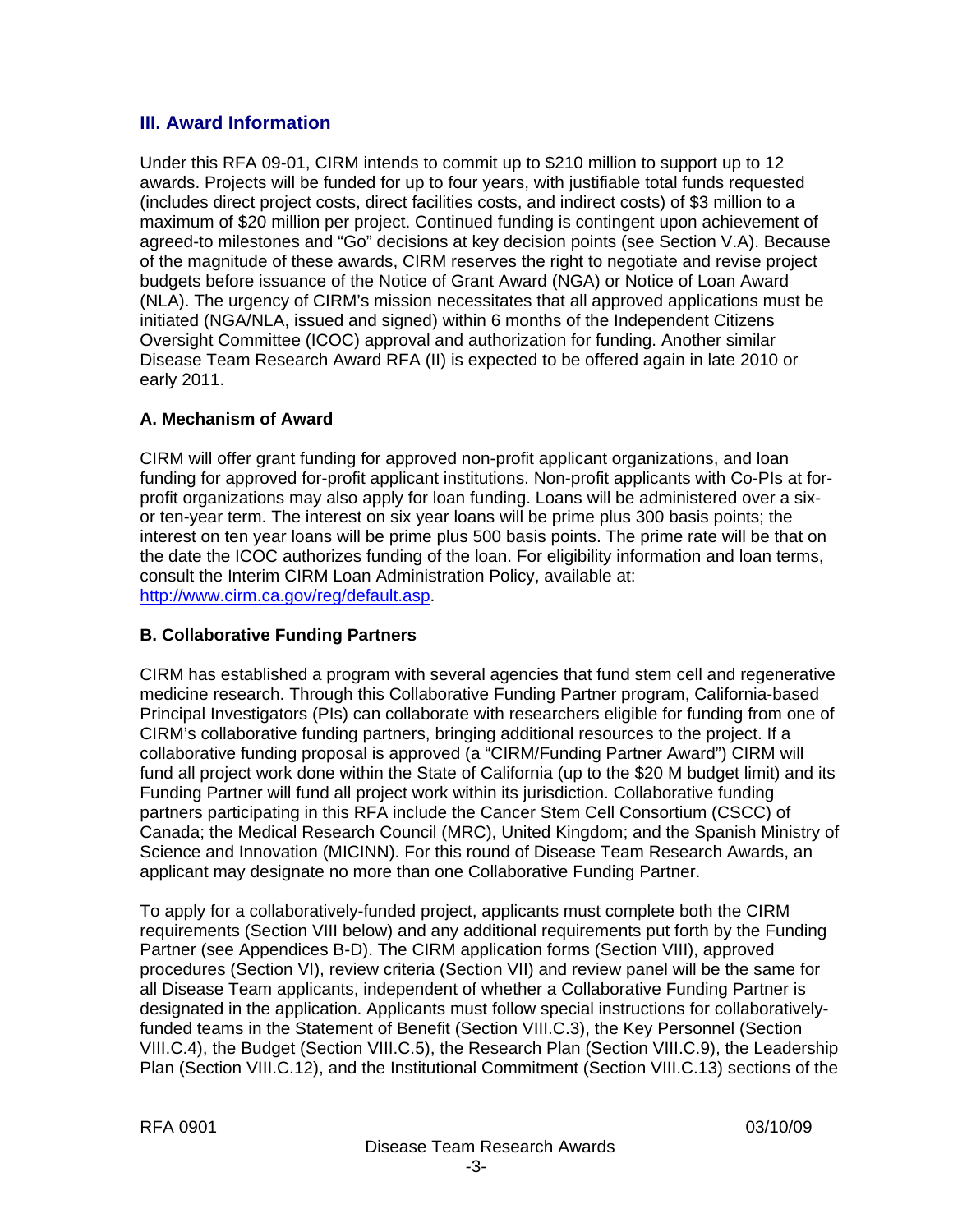CIRM full application; and in the Project Objective (Section VIII.A.3) and Research Team Leadership (Section VIII.A.5) sections of the Preliminary Application.

#### **C. Supplemental Funding**

Supplemental funding may be available to successful applicants from disease-specific private foundations. Please refer to Appendix E for details.

# **IV. Eligibility**

Unlike most previous RFAs released by CIRM, CIRM will not limit the number of submissions from each California applicant institution. Instead, CIRM has introduced a new process in which any qualified PI may submit a brief Preliminary Application (Pre-Application, PreApp) for consideration. Applicants who submit the most promising, competitive, and responsive pre-application proposals will be invited to submit a full application. Details of the application process are provided in Section VI below.

The following provisions (Sections IV.A, and IV.B) apply to all applicants seeking CIRM funds. CIRM/Funding Partner teams are referred to Section IV.C for additional information.

#### **A. Institutional Eligibility**

All CIRM-supported research must be conducted in California. PIs may apply from non-profit and for-profit research organizations that are located in California and actively conducting or managing research at a site in California at the time of Pre-Application submission. Nonprofit and for-profit institutions sponsoring Co-Principal Investigators (Section IV.B, Co-Principal Investigators) are subject to the same eligibility requirements as applicant institutions.

"Non-profit organization" means: (1) a governmental entity of the state of California; or (2) a legal entity that is tax exempt under Internal Revenue Code section 501(c)(3) and California Revenue and Taxation Code section 23701d.

"For-profit organization" means: a sole-proprietorship, partnership, limited liability company, corporation, or other legal entity that is organized or operated for the profit or financial benefit of its shareholders or other owners. Such organizations are also referred to as "commercial organizations".

#### **B. Investigator Eligibility**

In order to support multidisciplinary team-based research, CIRM will allow for a single CIRMfunded Principal Investigator (PI) and up to two additional CIRM-funded Co-Principal Investigators (Co-PIs) on each award. The following investigator eligibility requirements apply to CIRM-funded PIs or Co-PIs, unless otherwise stated.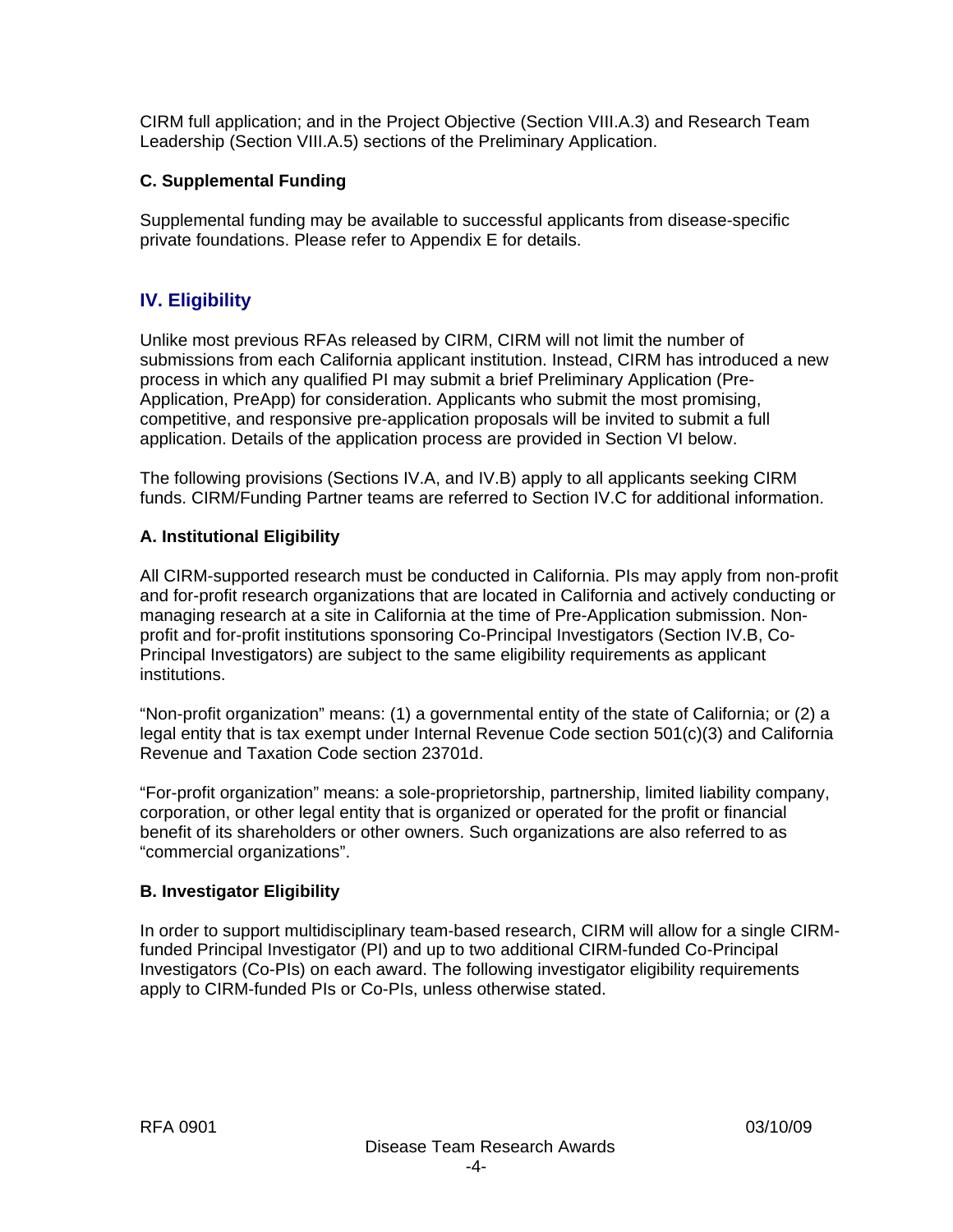#### Principal Investigator

CIRM requires that a single PI and a single institution (that PI's institution, or "applicant institution") be designated in each application. The PI is the designated point of contact for CIRM and is the person responsible and accountable to CIRM for scientific performance on the project, including CIRM/Funding Partner Awards. The applicant institution is the designated contact institution for all financial and other administrative considerations.

The PI must have an M.D., Ph.D. or equivalent, and must be authorized by the applicant institution to conduct the proposed research in California. By the Pre-Application deadline, the PI must:

- be an independent investigator at a non-profit applicant institution, or have an equivalent position and be an employee (at least 50-percent time) of a for-profit institution;
- have documented authority from the applicant institution to staff the proposed project: and
- have documented commitment from the applicant institution to provide laboratory space and shared resources sufficient to carry out the proposed research.

#### Co-Principal Investigator(s)

Each Co-PI must have an M.D., Ph.D. or equivalent, and must be sponsored by the institution at which the Co-PI will conduct the proposed research in California. By the Pre-Application deadline, the PI must:

- be an independent investigator at the sponsoring non-profit applicant institution, or have an equivalent position and be an employee (at least 50-percent time) of the for-profit institution;
- have documented authority from the sponsoring institution to staff the proposed project; and
- have documented commitment from the sponsoring institution to provide laboratory space and shared resources sufficient to carry out the proposed research.

Designating Co-PIs is not a requirement of this award. The decision of whether to include Co-PIs should be guided by the scientific goals of the project. All applications will require a leadership plan as outlined below (Section VIII.C.12). When considering Co-PIs, please be aware that the reviewers will consider the structure and governance of the research team as well as the knowledge, skills and experience of the individual PI and Co-PIs.

#### PI and Co-PI Commitment

In order to broaden the pool of applicants engaged in translational stem cell research, an investigator may submit one preliminary application (PreApp, See Section VI) as either a PI or a Co-PI; and, the same investigator may be a Co-PI on up to one additional preliminary application. An investigator who applied as a PI on CIRM RFA 08-05 "Early Translational Research Award" is not eligible to apply as a PI, but may apply as a Co-PI on this award.

Mindful of the urgency of CIRM's mission and the scope of these awards, CIRM will require PIs to commit a minimum 30% effort to this project, and Co-PIs to commit a minimum 20% effort. During review of the full application, CIRM will instruct reviewers to give added weight to the PI's (or Co-PI's) qualifications when the PI commits more than 30% effort to the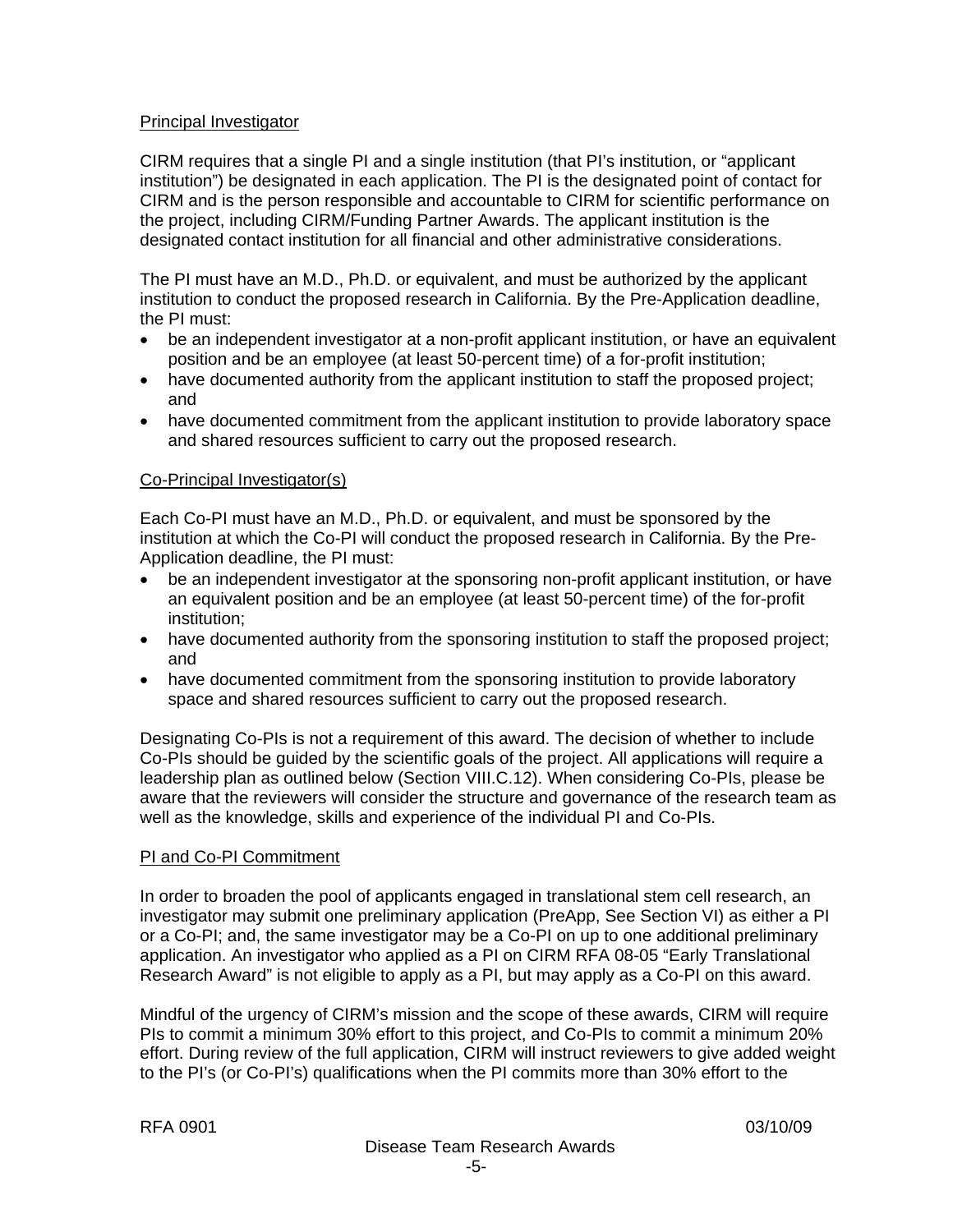proposed research, and when the Co-PI commits more than 20% effort to the proposed research. CIRM is seeking leaders for these awards who are fully committed to the goals and success of the project.

In extraordinary circumstances, and at the discretion of the President of CIRM, a senior research scientist may be permitted to apply as a PI with a commitment of less than 30% effort (or as a Co-PI with a commitment of less than 20% effort), if s/he convincingly demonstrates that doing so is optimal for the research project. Such exceptions **must** be requested prior to June 22, 2009 (see contact information below) to allow the President of CIRM adequate time to review and to consider the request prior to July 16, 2009, the deadline for submission of a full application.

# **C. Collaborative Funding Partner Principal Investigator Designation**

In addition to the CIRM-funded PI and Co-PI positions described above, CIRM/Funding Partner teams may designate a Funding Partner PI ("Partner PI") and a Funding Partner applicant institution ("Partner applicant institution"). The role(s) and responsibilities of the Partner PI should be addressed in the Leadership Plan (Section VIII.C.12). The Partner PI is subject to the eligibility and minimum effort requirements of the Funding Partner, described in the Appendices.

# **V. Award Administration and Project Management**

# **A. CIRM Award Administration and Project Management**

CIRM's Grants Administration Policy (GAP) for Academic and Non-Profit Institutions (Non-Profit GAP), supplemented by the GAP for For-Profit Institutions (For-Profit GAP) and Interim Loan Administration Policy (LAP), serve as the standard terms and conditions of grant and loan awards issued by CIRM. All research conducted under this award must comply with the stated policies. Progress reports of research, as required by the GAP, are important to CIRM: continued funding will depend on adequate scientific progress as outlined in the project timeline.

Because of the magnitude of these awards, CIRM, the PI, and the Project Manager will be involved in the active management of these projects. A Project Manager must be included in every team proposal and budget, and must be named and engaged by the time of execution of the NGA or NLA. In addition to annual Progress Reports, communication and reporting responsibilities of the grant or loan recipient to CIRM will include: 1) quarterly updates; 2) routine communication by the PI or Project Manager; and 3) participation in Evaluation Meetings. CIRM responsibilities will include: progress monitoring via written reports and teleconferences, establishing oversight advisory committees, and the conduct of the Evaluation Meetings.

Evaluation Meetings occur at the key decision points in development projects, at which time go / no go decisions are made. These decision points occur: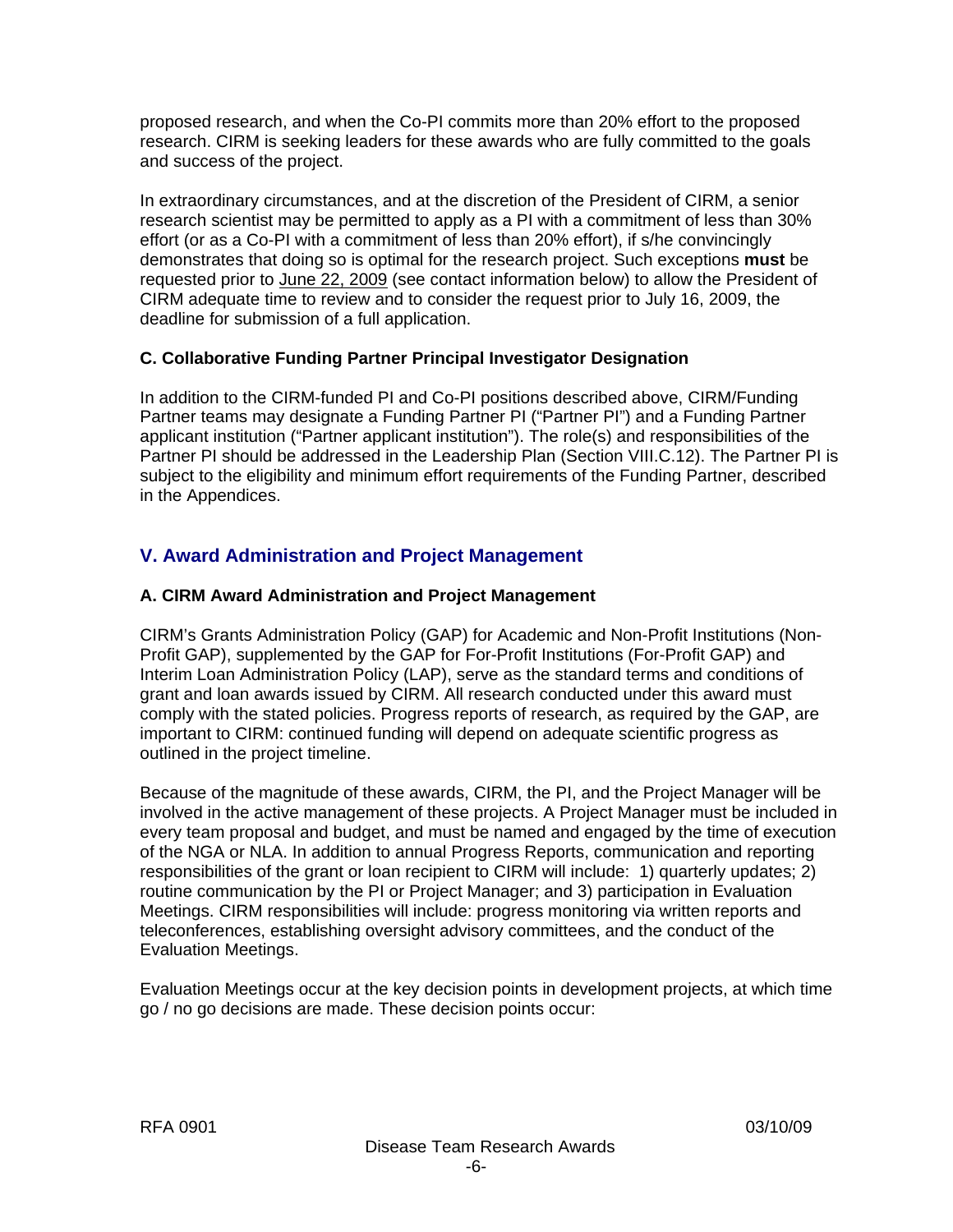- between the preclinical research and preclinical development phases, where a significant step-up in funding is required, and the decision is made whether to initiate IND-enabling activities; and
- upon completion of critical IND-enabling studies, and the team is moving towards a regulatory filing for first-in-man studies.

Evaluation Meetings will be chaired by CIRM's Chief Scientific Officer (CSO), and include members of an oversight advisory committee, CIRM staff, and project representatives. Project PI, Co-PIs and relevant project personnel will present their project data including progress against the project milestones, an updated Budget (Section VIII.C.5), and updated Project Objective / Target Profile (Section VIII.C.6), an updated Preclinical Research and Development Plan (Section VIII.C.9), and recommendation for action. Possible outcomes of an Evaluation Meeting include: continuation of successful projects, redirection if appropriate, or project discontinuation. Go / no go determinations will be made by the CIRM President based on recommendations by the oversight advisory committee in consultation with the CIRM CSO and staff.

Review criteria for the full application (Section VII.B) will form the basis of the evaluation. In addition, the oversight advisory committee will consider:

- 1. Performance: The project team has achieved the agreed-to milestones, and has presented quantifiable study outcomes. The team has achieved the milestones within budget.
- 2. Readiness: The project team has adequately addressed the key product characterization and product production tasks appropriate to the phase of development (Appendix A).
- 3. Therapeutic Candidate Competitiveness and Impact: The data presented and the updated Target Profile indicate a therapeutic candidate that will offer an advantage over other therapies in practice or in the development pipeline. Results achieved to date demonstrate a trend toward clinically significant efficacy and that no limiting toxicities have surfaced.
- 4. Feasibility and Next Steps: Feasible strategies and key issues in all areas critical to the successful achievement of the next phase of the project (i.e. science/biology, analytical development, pharmacology, toxicology and immunomodulation, process development and manufacturing, clinical, and regulatory) are defined and addressed in the updated Research and Development Plan.

# **B. CIRM/Funding Partner Award Administration and Project Management**

In addition to Section V.A above, the following terms apply to CIRM/Funding Partner Awards.

Additional Documentation Requirements for CIRM/Funding Partner Teams Before funding contracts are signed, successful CIRM/Partner applicant teams must have a full written agreement addressing Intellectual Property (IP) issues relating to the collaborative project and must provide CIRM and Funding Partner with copies. Agreements must be consistent with CIRM IP Regulations and with the Agreement between the cofunders.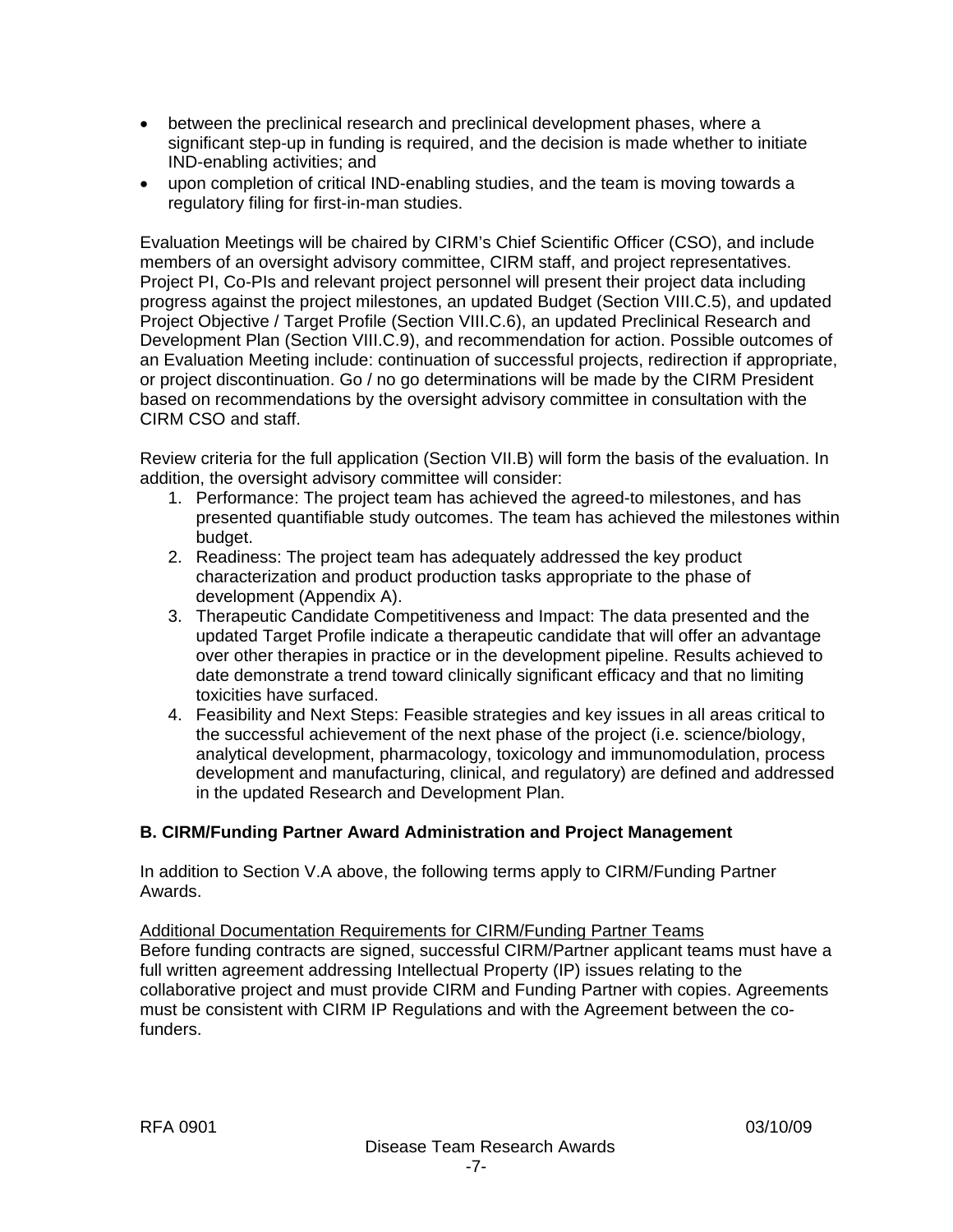Before funding contracts are signed, successful CIRM/Partner applicant teams must obtain all necessary approvals for animal protection, human subject protection, and use of human embryonic stem cells. CIRM and the Funding Partner will each monitor compliance with approval procedures required in their jurisdiction."

#### Collaborative Project Management

Both the Partner PI and the Funding Partner may be involved in the active management of the CIRM/Funding Partner Award, by participating in mutually agreed upon joint award administration activities. These activities may include but are not limited to participation in: the Evaluation Meeting(s), and progress monitoring via annual progress reports, quarterly updates and teleconferences. Further information will be available before CIRM issues the NGA/NLA for any CIRM/Funding Partner Award.

# **VI. Application and Evaluation Process**

Submission of an application for the CIRM Disease Team Research RFA involves a twostep process. Any qualified PI may submit one brief Preliminary Application (PreApp). Applicants submitting the most promising, competitive and responsive proposals will be invited to submit a detailed, full application. All other applicants will be deferred. Both the Early Translational and the Disease Team Research Awards are core CIRM research programs that CIRM expects to reissue in a 12-18 month cycle (2010 and Winter 2011, respectively). Applicants whose proposals are deferred will have the opportunity to reapply in a subsequent cycle of either the Early Translational II or the Disease Team Research II Awards.

PreApps should emphasize the significance and feasibility of the proposed work and explain how the proposed plan for therapy development will result in an IND filing within four years of the project start. PreApps will be evaluated by scientific specialists from outside California who are experts in specific areas of research described in the PreApp and by CIRM scientific staff, based on the scientific review criteria described in section VII below. Applicants whose projects are judged as most promising, competitive, and responsive to the RFA will be invited to submit a full application. The PI, (and if applicable the Co-PI(s)) and research project proposed in the full application must be the same as those described in the PreApp; otherwise, the full application is deemed ineligible. (If extraordinary circumstances make a substitution of PI or Co-PI necessary, and the President of CIRM concludes that the change improves or does not substantially alter the merit of the proposal, the President of CIRM may allow the change.)

Full applications will be evaluated by the CIRM Grants Working Group (GWG), which is composed of fifteen scientific experts from outside California, seven patient advocate members of CIRM's governing board, the Independent Citizen's Oversight committee (ICOC), and the Chair of the ICOC. The membership of the GWG can be found at <http://www.cirm.ca.gov/workgroups/pdf/GrtWkgGpMbr.pdf>. The composition of the ICOC can be viewed at <http://www.cirm.ca.gov/faq/pdf/Members.pdf>. The fifteen scientists on the GWG will review the applications and score them according to scientific, technical, and clinical merit, applying the review criteria described in section VII below. The full membership of the GWG will then review the entire portfolio of applications, taking into consideration the following criteria: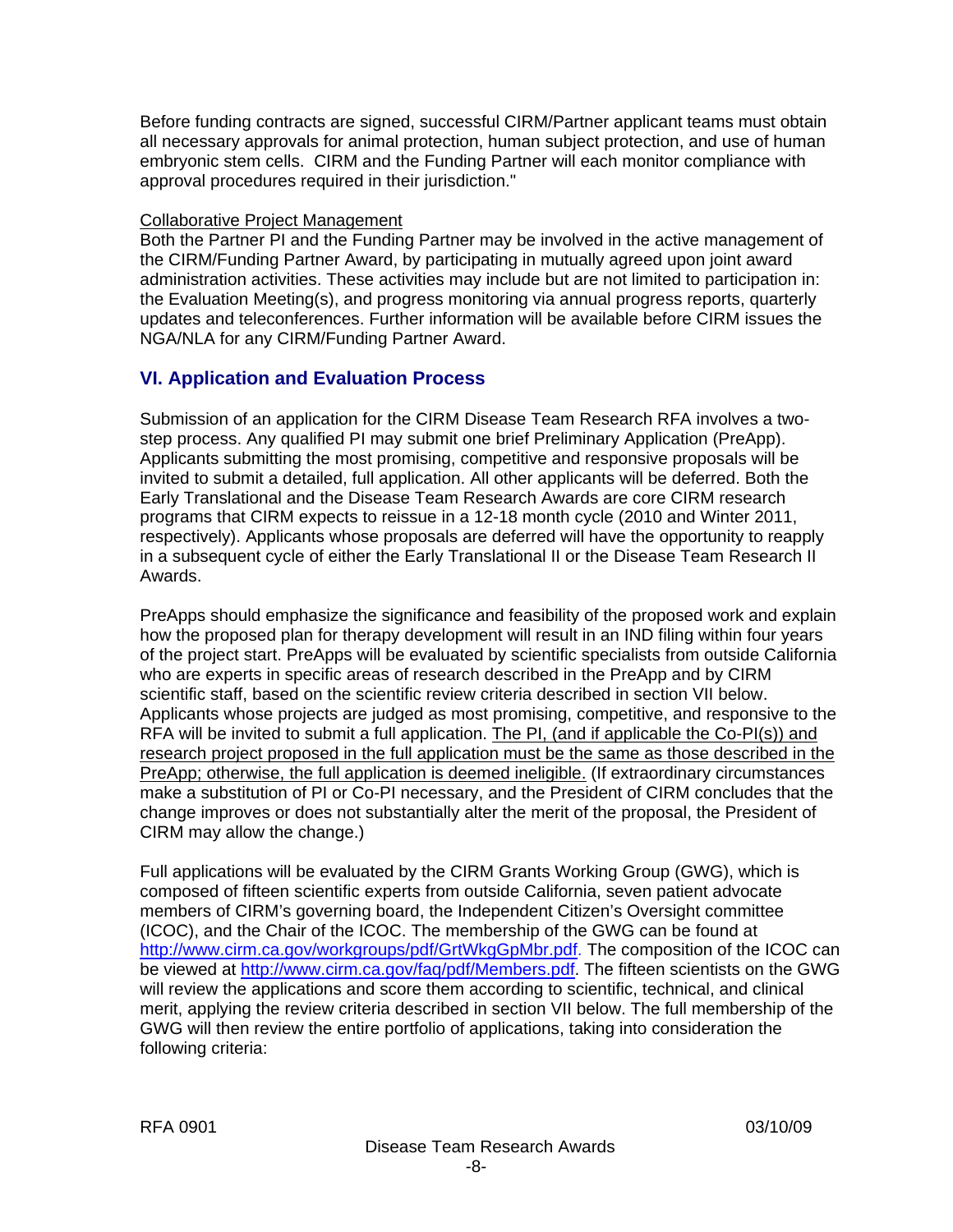- Impact of the potential project on the development of stem cell-based therapies, and on regenerative medicine.
- Appropriate balance between feasibility and innovation.
- CIRM's (and its Funding Partners', if applicable) unique ability to support the research.

The GWG will make funding recommendations to the ICOC, which will make final funding decisions.

#### Loan Applications

In addition to the other application requirements in this RFA, loan applicants will be required, as part of the full application, to indicate a preference between available loan terms: recourse or non-recourse, and six- or ten-year loans. Note that if a proposal seeks recourse loan funding for a project with scientific merit, the ICOC may deny the application if the applicant does not meet the credit standards for recourse loans. Accordingly, applicants that prefer recourse loans must indicate whether they would accept non-recourse loan funding as an alternative. Loan applicants will be required to submit loan information. If a loan applicant is a non-profit organization, the loan information must be submitted by the for-profit organization sponsoring the Co-PI.

# **VII. Review Criteria**

#### **A. Preliminary Application**

The goal of the PreApp review process is to identify the most promising, competitive, and responsive proposals. The PreApp will be evaluated in four key areas: Project Objective, Rationale, and Significance; Scientific Maturity; Feasibility of the Preclinical Research and Development Plan; and Qualifications of the PI and Research Team Leadership.

1. Project Objective, Rationale, and Significance

The project objective (target profile) for the proposed therapeutic is appropriate and achievable. The scientific rationale is strong for the proposed therapeutic approach. The proposed therapeutic addresses an unmet medical need. The use of human stem cells is necessary or significantly advantageous to the proposed research compared to other approaches. The proposed therapeutic will offer an advantage over other therapies in practice or in the development pipeline.

2. Scientific Maturity

Compelling and reproducible evidence (particularly from research conducted by the PI, Co-PI(s) or Partner PI) demonstrates that the proposed therapeutic has disease- (or injury-) modifying activity. The project is sufficiently mature, such that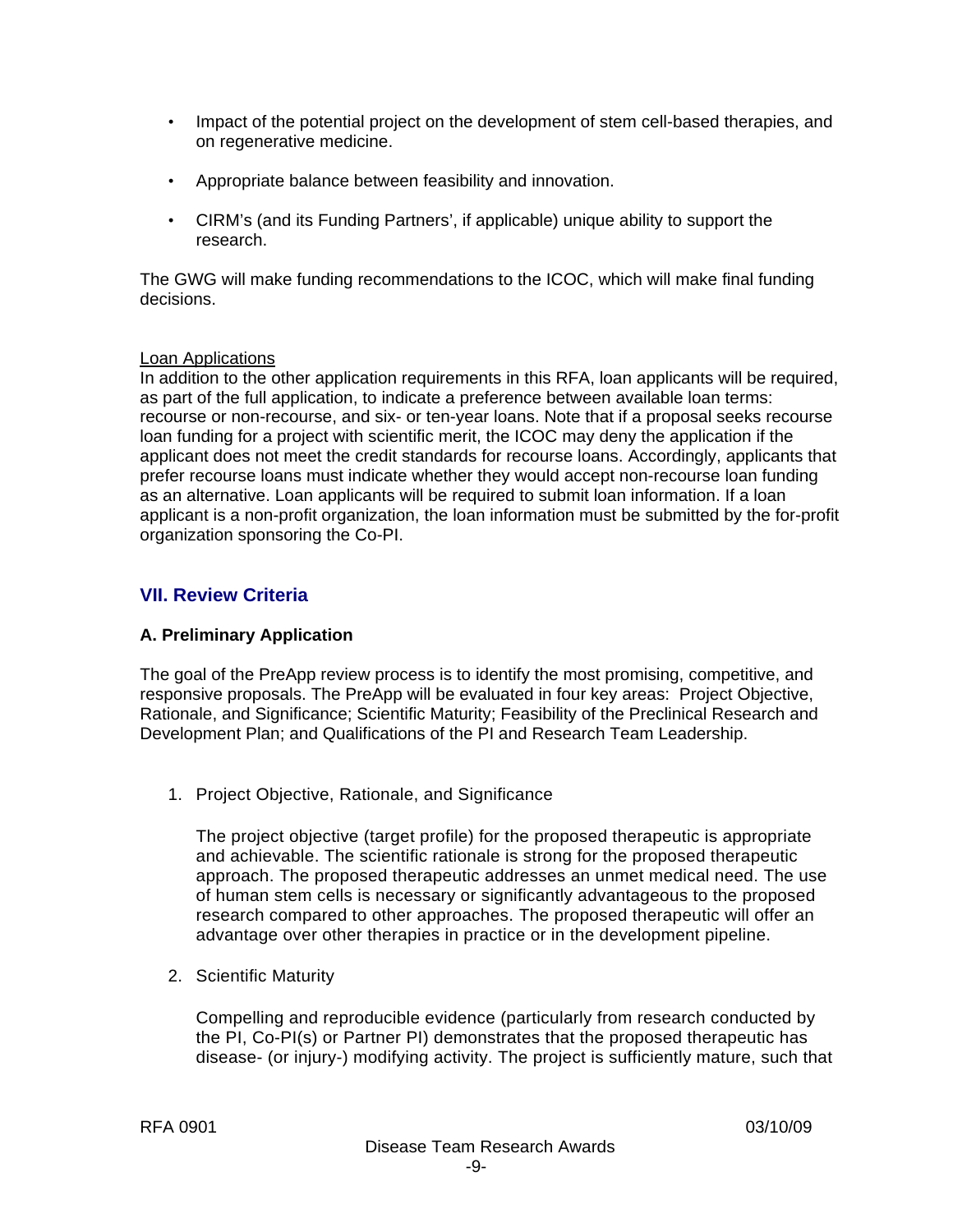there is reasonable expectation that an IND filing can be achieved within 4 years of the project start date (late 2013 or early 2014).

3. Feasibility of the Preclinical Research and Development Plan

The preclinical research and development plan(s) are well designed, focused and adequately address all necessary activities, including IND filing, to enable regulatory approval for the start of clinical trials. The research milestones will provide quantifiable endpoints and serve as reliable indicators of the project's progress.

4. Qualifications of the PI and Research Team Leadership

Evaluate the research team leadership (PI, and if applicable the Co-PIs) against the following criteria. For CIRM/Funding Partner applications, include the Partner PI in the assessment. The team leaders have relevant experience in translational research and therapy development. The team leaders have demonstrated successful leadership experience. The team leaders have made specific contributions to the scientific underpinnings of the proposed therapeutic candidate and the proposed development plan. The PI, Co-PIs, and Partner PI have critical roles in the proposed research and development project.

#### **B. Full Application**

The full application will be evaluated in four key areas described below. The specific criteria for review of applications are based on the standard review criteria described in the CIRM Grants Administration Policy (GAP, see section XI.A of this RFA).

- 1. Scientific Rationale and Significance
	- a. Achievable Objective: The project objective (target profile) for the proposed therapeutic is appropriate and achievable.
	- b. Scientific Rationale: There is strong supportive evidence for the proposed therapeutic approach
	- c. Use of Human Stem Cells: The use of human stem cells is necessary or strongly advantageous to the proposed research and development plan compared to other approaches.
	- d. Unmet Medical Need: The proposed project addresses a critical clinical problem or an unmet medical need.
	- e. Clinical Competitiveness: The proposed therapeutic will offer an advantage(s) over other therapies in practice or in the development pipeline.
	- f. Impact for Patients: The proposed therapeutic has the potential, if successfully commercialized, to have a significant impact on disease, injury or medical practice.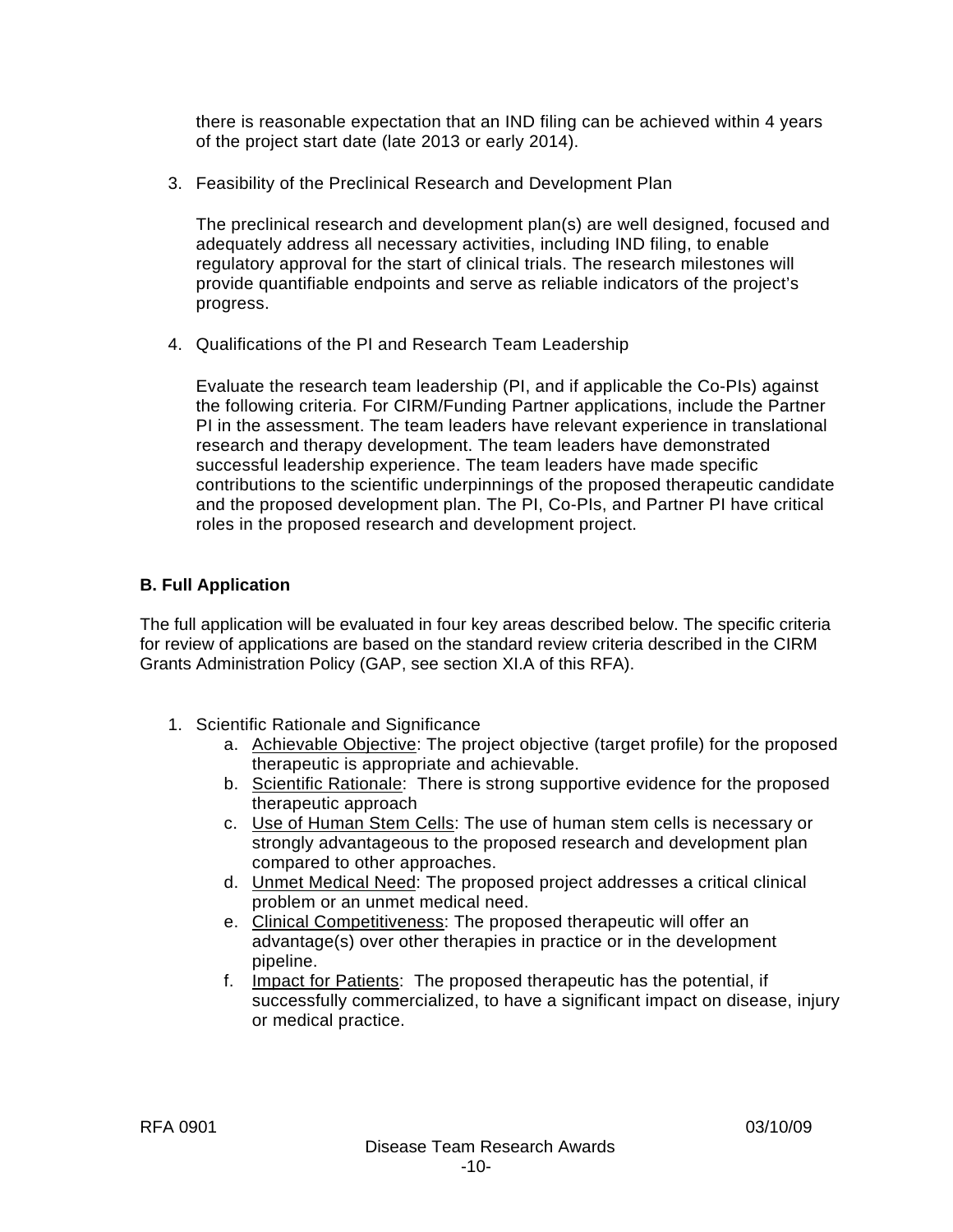- 2. Feasibility of the Preclinical Research and Development Plan
	- a. Preliminary Data and Maturity: The preliminary data are compelling and supportive of the proposed therapeutic. Compelling and reproducible evidence demonstrates that the proposed therapeutic approach has disease- (or injury-) modifying activity. The project is sufficiently mature such that there is reasonable expectation that an IND can be filed within 4 years of the project start date, enabling a timely start to clinical trials.
	- b. Logical and Achievable Plan: The preclinical research and development plan(s) are well designed to achieve the target profile. The plan is focused, and adequately addresses all necessary activities for IND filing. Necessary resources, technologies and services are identified and accessible. Feasible strategies and key issues in all areas critical to the successful achievement of the project (i.e. science/biology, analytical development, pharmacology, toxicology, immunomodulation, process development and manufacturing, clinical, and regulatory) are identified and addressed.
	- c. Meaningful Milestones and Feasible Timeline: The project milestones will provide quantifiable endpoints and reliable indicators of the project's successful progress. The timeline, which highlights milestones, timing of go/no go decision milestones, and IND filing, is feasible.
- 3. Principal Investigator (PI) and Research Team Leadership

Evaluate the research team leadership (PI, and if applicable the Co-PIs) against the following criteria. For CIRM/Funding Partner applications, include the Partner PI in the assessment.

- a. Expertise and Track Record: The team leaders have the appropriate expertise to conduct the proposed work. Evidence of prior success and track record supports the qualification of the PI (and Partner PI and/or Co-PIs, if applicable) to successfully lead and execute the plan for therapy development.
- b. Commitment: The PI's, Co-PIs', and Partner PI's levels of commitment increase the probability of success of the project.
- c. Research Team: The team leaders have assembled an appropriate research team, including a Project Manager. The structure of the team reflects the changing needs of the project as it progresses through preclinical research and development.
- d. Budget: The team leaders have developed a budget that is focused and appropriate for activities to achieve IND filing.
- e. Leadership Plan: The PI has developed a leadership plan that will motivate and create efficient operations for the team. The structure and governance of the team will support status assessment, progress monitoring, and project decision-making. The approach to resolution of potential issues or conflict,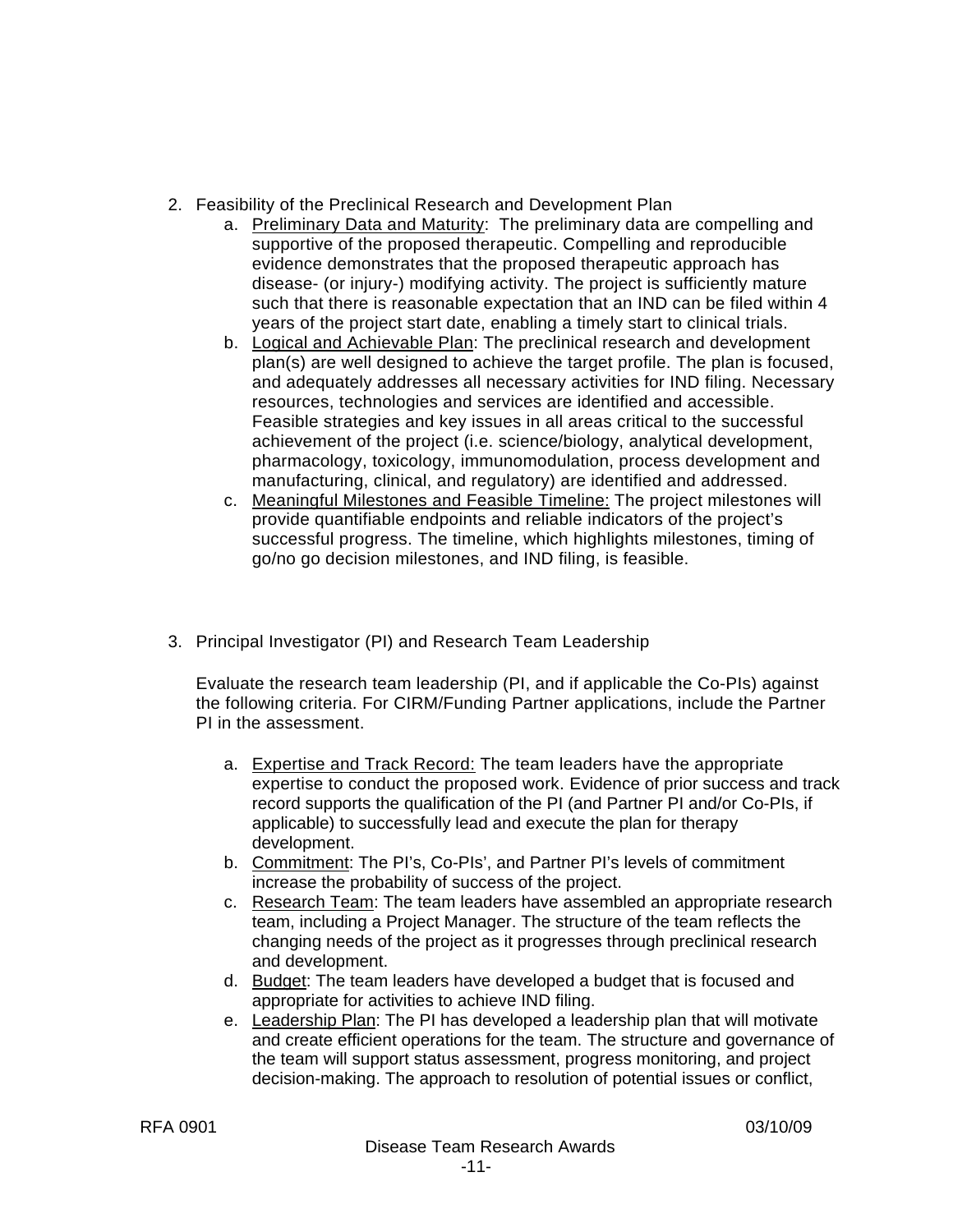including disputes over authorship, inventorship, performance and scientific direction, is thoughtful and complete. The PI will foster communication, coordination and collaboration among members of the team.

- 4. Collaborations, Resources, and Environment
	- a. Resources and Environment: Necessary facilities, major equipment, and services are available for conducting the proposed research.
	- b. Relevant Assets: Relevant assets (i.e. intellectual property, licenses) are available to the project.
	- c. Adjunct Personnel: The PI has identified and has access to adjunct personnel who may be required for the evolution and success of the project.
	- d. Collaborations: Proposed collaborations are critical and integral to the success of the proposed project. The collaboration(s) enriches and synergizes the research plan. These collaborations have been secured and evidence is presented that the collaborator is committed to the proposed research.
	- e. Institutional Support: The applicant institution is committed to supporting translational research. (Include the Co-PI sponsoring institution(s), and/or Partner applicant institution, if applicable)

# **VIII. Application Procedure**

Applicants must follow these instructions for submission of a PreApp and, if invited, a full application for the CIRM Disease Team Research Award. Full applications will only be accepted from applicants who 1) submitted a PreApp and 2) are invited by CIRM to submit a full application.

#### **A. Preliminary Application Forms Pre-Application**

Each applicant must submit a Pre-Application (PreApp) using the PreApp template provided at [http://www.cirm.ca.gov/grants/default.asp.](http://www.cirm.ca.gov/grants/default.asp) The PreApp should emphasize the significance and feasibility of the proposed work and explain how the proposed plan for therapy development will lead to an IND filing within four years of the project start.

The PreApp for the Disease Team Research Award consists of the following sections:

*1. Cover Page* 

Provide identification information about the PI, Co-PIs (if applicable) and Institutional Official. For each PI and Co-PI, include their name and institution. For CIRM/Funding Partner collaborations, include the Funding Partner, and the name of the Partner PI and the Partner applicant institution.

*2. Title of Proposed Project (limited to 100 characters)*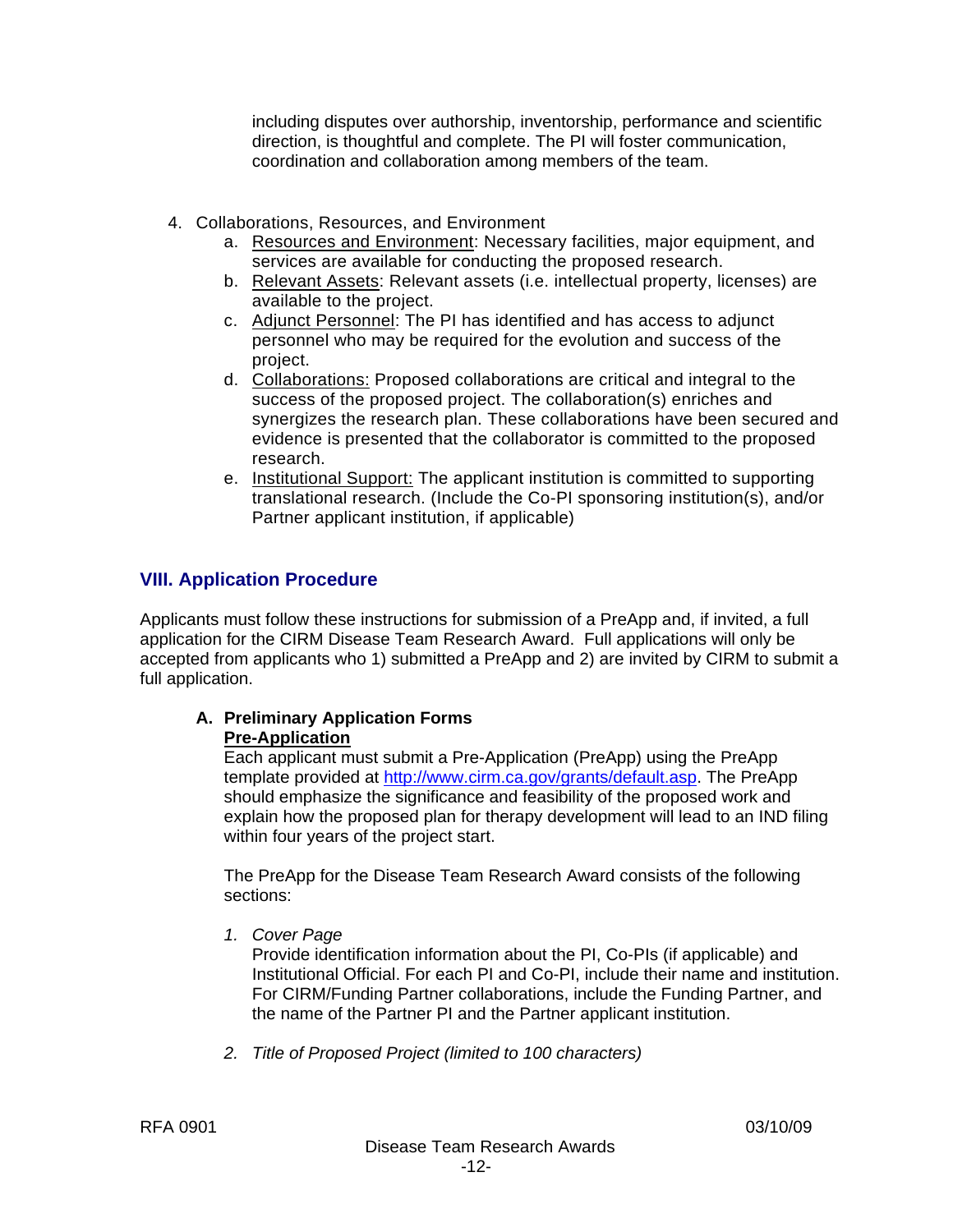- *3. Project Objective (target profile) and Status (limited to 6000 characters; 2 pages)* 
	- *a.* Project Objective: Provide a target profile for the proposed therapeutic. The target profile reflects desired key attributes of the proposed therapeutic candidate. The target profile guides preclinical and clinical development, is continually refined and becomes the product label upon commercialization. Briefly, address each of the following aspects of a target profile: 1) Description; 2) Scientific Rationale; 3) Indication(s) / Target; 4) Activity (in vitro/in vivo) / Efficacy Endpoint (patients); 5) Safety / Contraindications; 6) Route; 7) Regimen; 8) Risk versus Benefit; and 9) Clinical Competitiveness. For allogenic cell therapy candidates, immune tolerance or immunosuppression strategies should be addressed above.
	- *b.* Status: Summarize the preliminary data and other supporting data for the project including disease- (or injury-) modifying activity of the proposed therapeutic. Indicate the data that were generated by the applicant PI and Co-PIs, and Partner PI, if applicable.
- *4. Preclinical Research and Development Plan and Milestones (limited to 9000 characters; 3 pages)*

Include an overall plan for therapy development, including the experimental approaches, methods and techniques proposed for accomplishing the project goals within 4 years. The goals must include preparing and filing an IND. The plan must be based on a clearly stated project timeline that outlines project activities and includes all key milestones, including an estimate of the timing of the go / no go decision milestones. Milestones describe precise, quantifiable study outcomes for key project activities, not simply the work to be conducted. Include FDA interactions in the milestones.

For Year 1, summarize planned activities and experimental design. For example, include rationale for choice of *in vitro* or *in vivo* models, parameters to be tested, study design and outcomes analysis. State the success criteria. Include important details for years 2-4.

- *5. Research Team Leadership (limited to 3000 characters; 1 page)*  List the PI and Co-PIs (if applicable) of the research team. For each PI or Co-PI include: name and a brief description of their role on the project (i.e. describe which studies listed in #4 above they will supervise or execute). Describe the leadership credentials of the PI. Describe the qualifications of the PI and Co-PIs to lead their component of the project. Include: development projects delivered; INDs, Investigational Device Exemptions (IDEs), Biologic License Applications (BLAs), and New Drug Applications (NDAs) filed where the PI or Co-PI was a lead or contributing investigator; clinical trials where the PI or Co-PI was a lead or contributing investigator. For CIRM/Funding Partner teams, include the above required information for the Partner PI.
- *6. Project Keywords*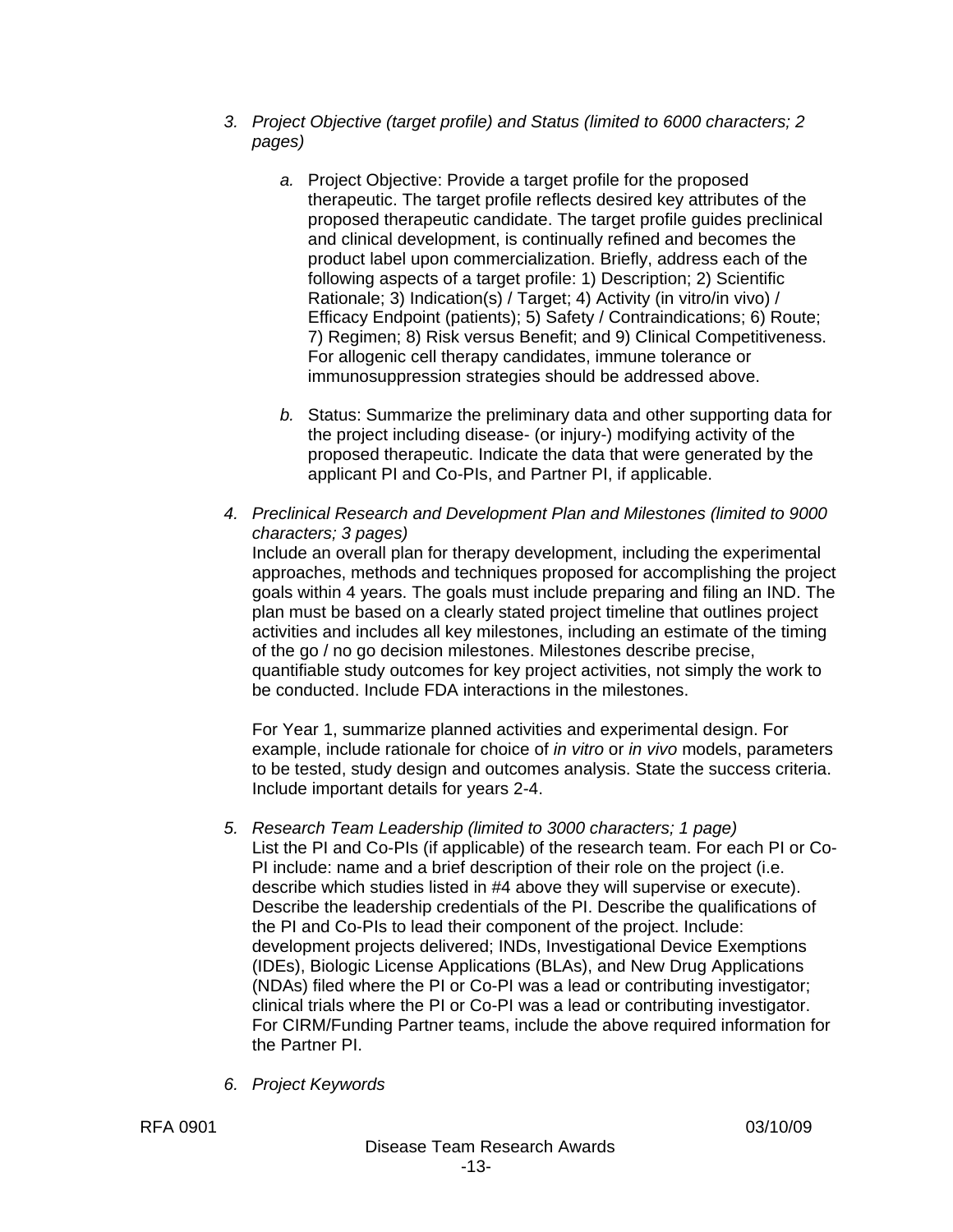Select keywords (from each category of the list provided) that apply to the proposed research. If appropriate, supply additional keywords that are central to the proposed project.

#### **Related Business Entities Disclosure Form**

In addition to the PreApp form, all applicants must submit a Related Business Entities Disclosure Form (Adobe PDF template provided at http://www.cirm.ca.gov/grants/default.asp). Applicants designating either a PI or Co-PI from a for-profit institution (including institutions to be funded by a Collaborative Funding Partner) must complete the form by listing all related business entities. Applicants who do not meet these criteria must certify on the form that they do not have any related business entities to declare, and submit the form. The information in this form is required for compliance with the Conflict of Interest policy under which CIRM operates. The Related Business Entities Disclosure Form should be submitted electronically as a separate attachment along with the PreApp form.

#### **B. Preliminary Application Submission Instructions**

Each applicant may submit only a single PreApp as PI for either this RFA or for the Early Translational RFA (RFA 08-05), not both. The completed PreApp form and the Related Business Entities Disclosure Form must be sent as interactive pdf documents (the original document format) as email attachments to [DiseaseTeamPreApp@CIRM.ca.gov](mailto:DiseaseTeamPreApp@CIRM.ca.gov) and must be received by CIRM no later than 5:00 pm (PDT) on March 26, 2009. Additionally, a hard copy of the cover (first) page of the PreApp, signed by an institutional official authorized to sign on behalf of the applicant's organization, must be received by CIRM no later than 5:00 pm (PDT), on March 26, 2009. **No exceptions for late PreApps will be made.** CIRM/Funding Partner teams must also copy the designated Partner point-of-contact listed in the Appendices (Submission Requirements Table) on the electronic submission.

Send the signed cover page of the PreApp to:

Disease Team Research Award PreApp California Institute for Regenerative Medicine 210 King Street San Francisco, CA 94107

#### **C. Full Application Forms**

Full applications for the CIRM Disease Team Research Awards may be submitted only by applicants who 1) submitted a PreApp (as described above) and 2) are invited by CIRM to submit a full application. Application forms will be available on the CIRM website [\(http://www.cirm.ca.gov/grants/default.asp](http://www.cirm.ca.gov/grants/default.asp)) by mid May 2009.

The full application for the Disease Team Research Award consists of five parts: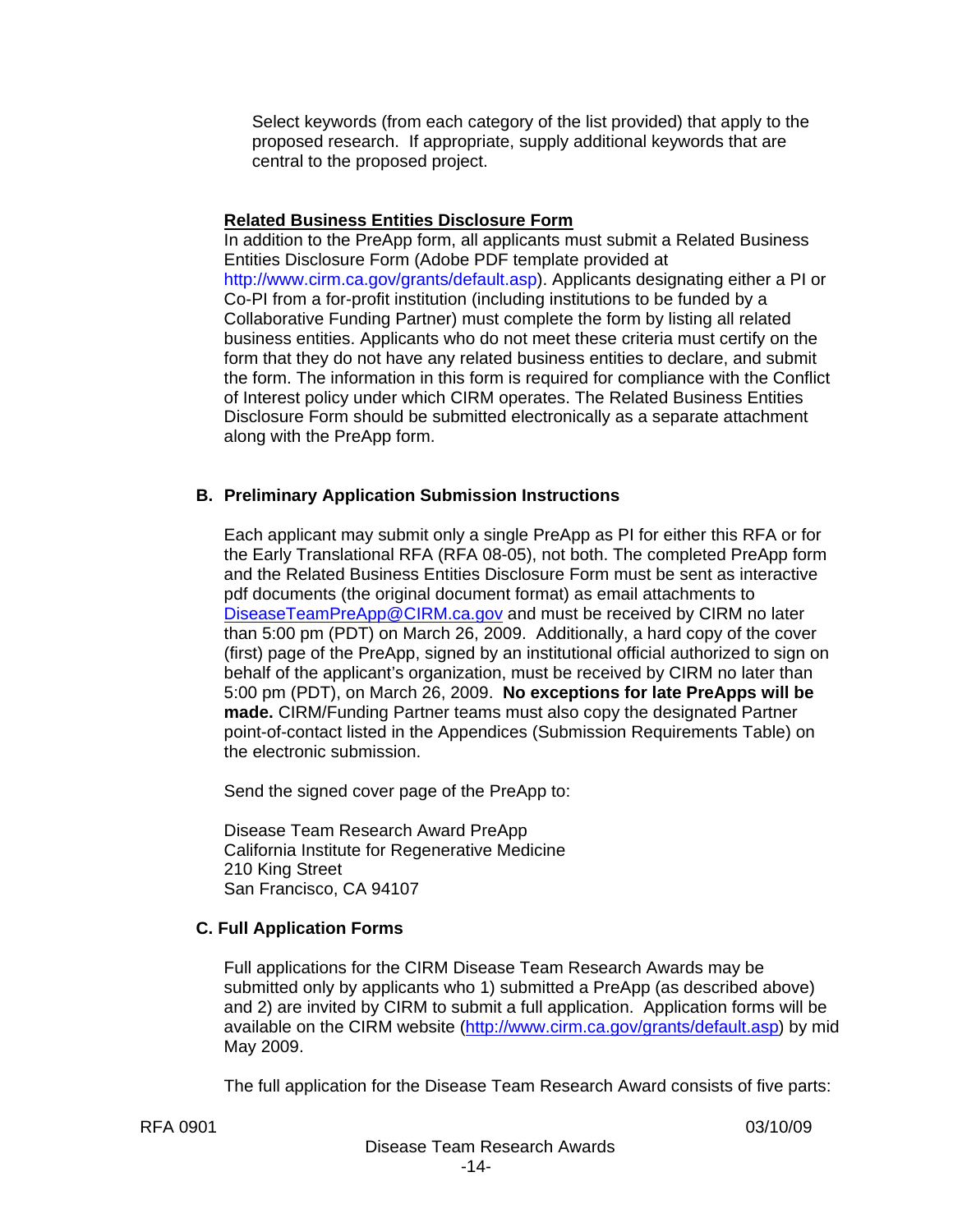Part A: Application Information Form (Adobe PDF template). Part A includes: Abstract, Public Abstract, Statement of Benefit to California, Key Personnel, and Budget (section numbers 1-5 below).

Part B: Disease Team Award Research Proposal (MS Word template). Part B includes: Project Objective/Target Profile; Scientific Basis, Rationale, and Impact; Preliminary Results; Preclinical Research and Development Plan, Milestones, and Timeline; References; Collaborations, Resources and Environment; and Leadership Plan (section numbers 6-12 below).

Part C: Biographical Sketches for Key Personnel (MS Word template) and letters of collaboration.

P art D: Institutional Letter(s) of Commitment and other letters of commitment or a greement (no template provided; section number 13).

Part E: Related Business Entities (Adobe PDF template). In order to comply with the Conflict of Interest policies under which CIRM operates, Part E must be submitted to indicate whether the application would, if awarded, provide funding from CIRM or a Collaborative Funding Partner to a for-profit organization that is either: 1) the applicant organization; 2) Co-PI sponsor institution; 3) a subcontractor; or 4) the employer of a co-investigator, consultant or subcontractor (section number 14 below).

The application for Disease Team Research Awards includes the following sections:

- *1. Abstract (up to 3000 characters in Part A)* 
	- a. Project Description: Provide a brief description of the proposed project. Describe the rationale for choosing the therapeutic candidate and the clinical context of the research questions and hypotheses being addressed.
	- b. Unmet Medical Need / Impact: Describe the unmet medical need that the project will address in which use of human stem cells offers an advantage over other approaches. Summarize the impact that the proposed therapeutic candidate would have on the target disease or injury, and medical practice, if it were successfully developed.
	- c. Research and Development Plan: Summarize the overall proposed plan, focusing on important activities to be accomplished within any given budget year.
	- d. Milestones: Summarize the milestones to be achieved within any given budget year.

#### *2. Public Abstract (up to 3000 characters in Part A)*  Briefly describe in lay language the proposed research and how it will lead to the filing of an IND for a stem cell-based therapeutic. This Public Abstract will become public information; therefore, do not include proprietary or confidential information or information that could identify the PI, the applicant institution, the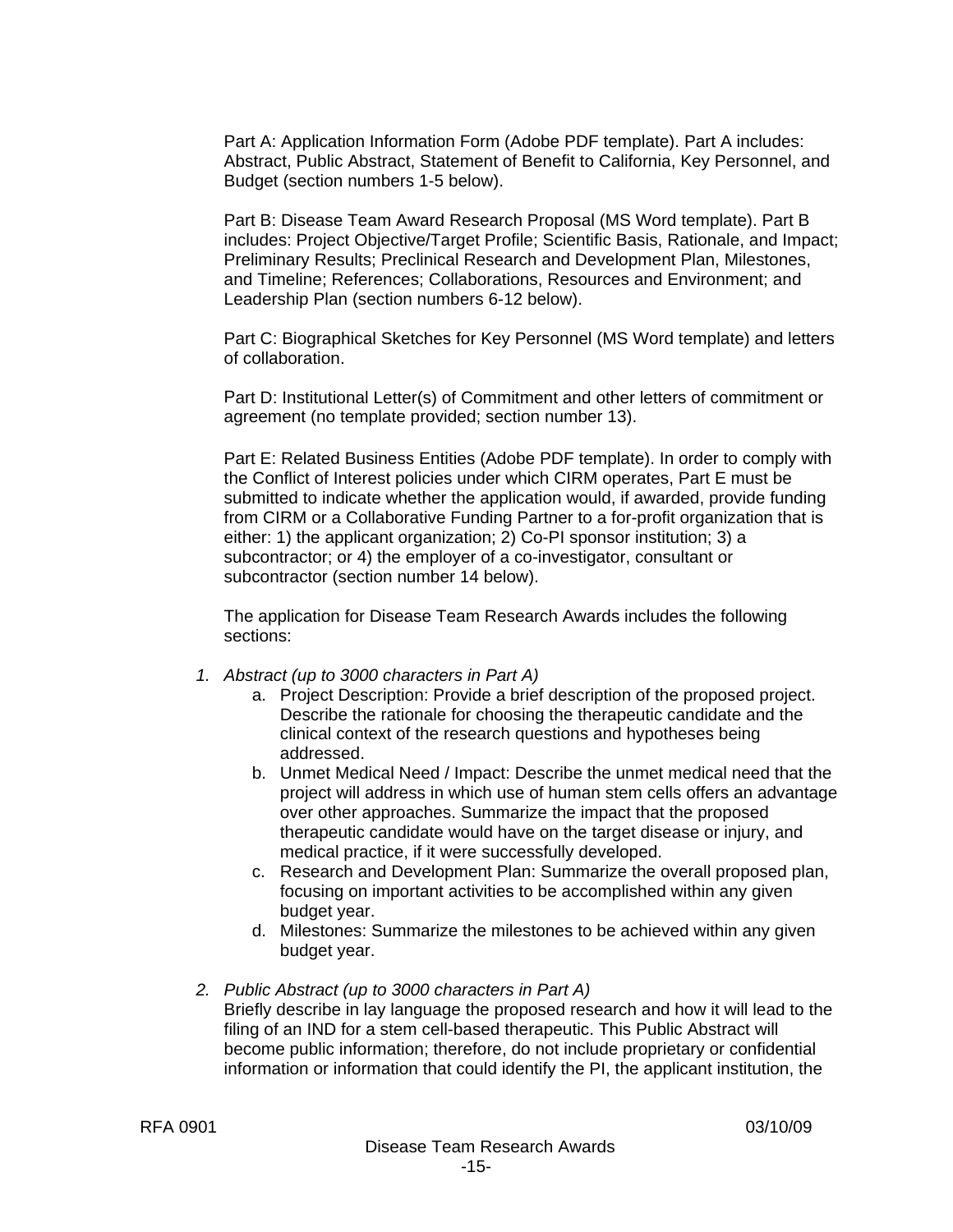Co-PI(s) and his/her institution(s), or the Partner PI and his/her Partner applicant institution.

- *3. Statement of Benefit to California (up to 3000 characters in Part A)*  Describe how the proposed research will benefit the State of California and its citizens. This Statement of Benefit will become public information; therefore, do not include proprietary or confidential information or information that could identify the PI, the applicant institution, or the Co-PI(s) and his/her institution(s). For CIRM/Funding Partner applications, the form will contain a space for a Statement of Benefit to its citizens.
- *4. Key Personnel (included in Part A and C)*

List all key personnel and their roles on the project. Key personnel are defined as individuals who contribute to the scientific development or execution of the project in a substantive, measurable way, whether or not they receive salaries or compensation under the grant. Key personnel may include any technical staff, trainees, co-investigators (collaborators), or consultants who meet this definition, and must include the Project Manager. For applications that designate a CIRMfunded Co-PI who is employed by an institution other than the applicant institution, key personnel can include a financial project administrator. For CIRM/Funding Partner team applications, key personnel sponsored by the Funding Partner must also be listed in this section.

A minimum of one percent effort is required for each key person, except the PI and Co-PIs, who are required to commit a minimum effort of thirty percent (30%) and twenty percent (20%), respectively. For each key person (except for technical staff and students) listed, provide a two-page biographical sketch using the template provided. The sketch should highlight prior relevant research and product development experience, including team leadership or team participation. Specify development projects delivered; INDs/IDEs and/or BLAs/NDAs filed where the PI or Co-PI was a lead or contributing investigator; clinical trials where the PI or Co-PI was a lead or contributing investigator. Include relevant publications and/or patents or patent applications.

*5. Budget (included in Part A)* 

Provide all budget information requested in the budget section of the Application Information Form. Budgets must be justified in detail, including all subcontracts and consulting fees. All allowable costs for research grants are detailed in the CIRM Grants Administration Policy (GAP, see section XI.A of this RFA). For all CIRM-funded applications that designate one or more Co-PIs, the PI and each Co-PI will be responsible for an individual budget (comprised of the Direct Project Costs, the CIRM Facilities Costs, and the CIRM Indirect Costs) for the portion of the total project performed under their authority. CIRM Indirect Costs will be limited to 20 percent of allowable direct research funding costs awarded by CIRM (i.e., project costs and facilities costs), exclusive of the costs of equipment, tuition and fees, and subcontract amounts in excess of \$25,000.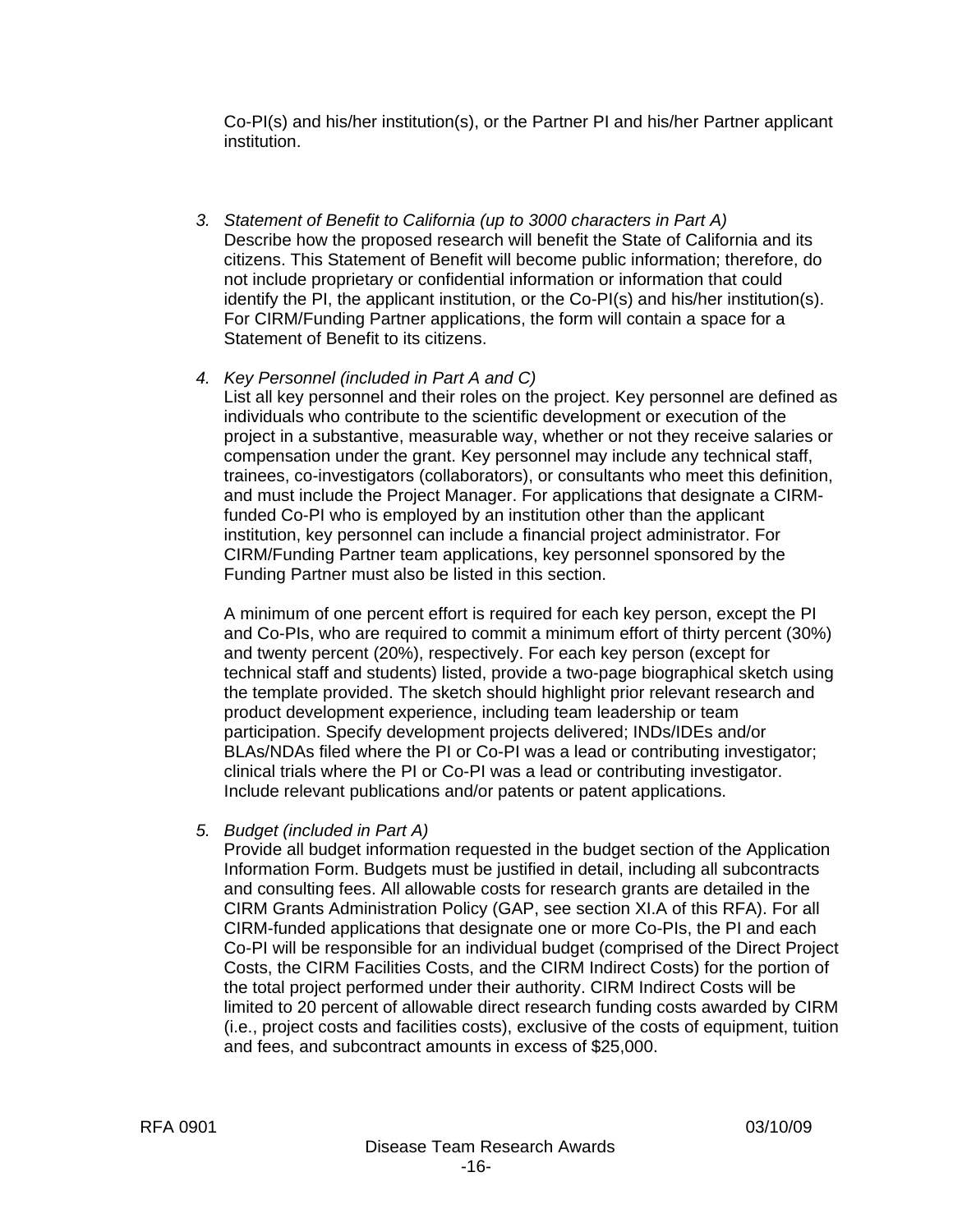For CIRM/Funding Partner collaborations, the funding requested from the Funding Partner must be indicated (in the Part A section "Partner Proposed Budget") for reviewers to assess the appropriateness of the non-California project budget.

- *6. Project Objective / Target Profile (up to 2 pages in Part B)*  Provide a target profile for the proposed therapeutic. The target profile reflects desired key features of the proposed therapeutic candidate. The target profile guides preclinical and clinical development, is continually refined and becomes the product label upon commercialization. Briefly, address each of the following aspects of a target profile: 1) Description; 2) Scientific Rationale; 3) Indication(s) / Target; 4) Activity (in vitro/in vivo) / Efficacy Endpoint (patients); 5) Safety / Contraindications; 6) Route; 7) Regimen; 8) Risk versus Benefit; and 9) Clinical Competitiveness. For allogenic cell therapy candidates, immune tolerance or immunosuppression strategies should be addressed above.
- *7. Scientific Basis, Rationale, and Impact (up to 2 pages in Part B)*  Describe the disease or serious injury target, and summarize the scientific basis and rationale for the therapeutic candidate. Address why human stem cells are necessary or advantageous to the proposed research compared to other approaches. Explain how the proposed research will result in a therapeutic candidate that meets an unmet medical need. Comment on the impact of the therapy on disease, injury or medical practice, if the proposed therapeutic were successfully developed and commercialized.
- *8. Preliminary Results (up to 4 pages in Part B)*  Provide preliminary data or other supporting data for the proposed therapeutic and for successful application of the technologies and methodologies proposed for achieving the IND application. Include statistical approaches and power analyses, where appropriate.
- *9. Preclinical Research and Development Plan, Milestones, and Timeline (up to 8 pages in Part B)*

For applications from CIRM/Funding Partner teams, applicants must clearly delineate the work that will be performed in California and funded by CIRM from the work that will be performed in the Funding Partner's jurisdiction. This delineation is essential for review of the research plan and the appropriateness of the budget.

Include an overall plan for therapy development, including the experimental approaches, methods and techniques proposed for accomplishing the project goals within 4 years. The goals must include preparing and filing an IND. The plan must be based on a clearly stated project timeline that outlines project activities and includes all key milestones, including an estimate of the timing of the go / no go decision milestones. Include a Gantt chart if desired. Milestones describe precise, quantifiable study outcomes of key activities, not simply the work to be conducted. Include planned FDA meetings in the milestones. Milestone achievement is an important indicator of progress and is a major factor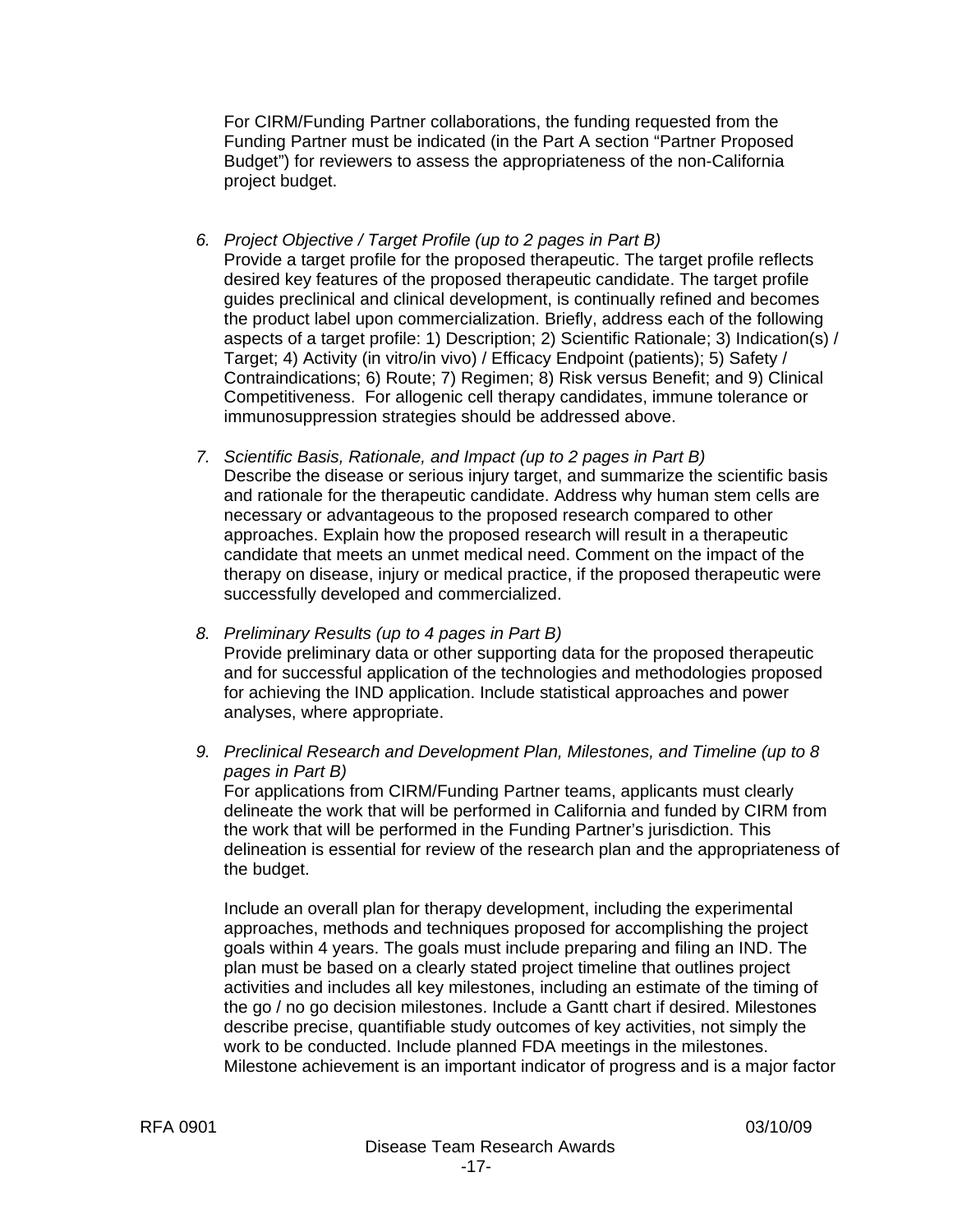in review of yearly progress reports. Insufficient progress through milestones may result in loss of further funding.

Describe concisely, but in sufficient detail to permit evaluation of the merit of the research, the preclinical research and development plan to achieve the project objective. The preclinical research and development plan must address activities necessary to enable consideration for subsequent clinical studies (first-in-man studies), and must comply with all FDA guidelines. Include IND-enabling studies including pharmacology, toxicology, and strategies to address analytical development, process development and manufacturing, clinical and regulatory issues.

For Year 1, include full details of planned activities and experimental design. For example, include rationale for choice of *in vitro* or i*n vivo* models, parameters to be tested, study design and outcomes analysis. State success criteria. Describe proposed assays for candidate therapy development including potency assays. Potency assays should reliably address mechanism(s) of action hypothesized to underlie a therapeutic effect. Include important details of studies and activities planned for years 2-4.

- *10. References (up to 2 pages in Part B)*  List all references used in the body of the proposal.
- *11. Collaborations, Resources and Environment (up to 2 pages in Part B)*  Provide a short description of the facilities, core services and environment in which the work will be done, and the major equipment and resources available for conducting and enabling the proposed research. Discuss relevant intellectual property and licenses that are available to the project. Discuss ways in which the proposed studies will benefit from unique features of the scientific environment in which they are conducted. When collaborations are part of the research plan, describe the nature of the collaboration and explain why it is integral to the success of the project. Successful collaborations are those that bring critical intellectual or infrastructure resources to the project. If applicable, identify adjunct personnel, beyond the core research team, who may be required for the success of the project, and provide evidence for their availability and accessibility. If advisors, consultants or subcontractors will provide expertise or resources critical to the success of the project, summarize their credentials and relevant track records.
- *12. Leadership Plan (up to 2 pages in Part B)*

Provide a detailed leadership and management plan. For CIRM/Funding Partner teams, this plan must address operations not only within the CIRM-funded Californian team, but among all investigators. Describe the organizational structure and governance of the team. Describe the role(s) and responsibilities of the PI, the Project Manager, Co-PI(s), and the Partner PI, if applicable. Include the management approach and processes that will be employed, including a communication plan. Describe methods and processes that will maintain team strategy, energy and focus; monitor progress; and enable scientific decisionmaking. Describe an approach for resolution of potential issues or conflict, including disputes over authorship, inventorship, performance and scientific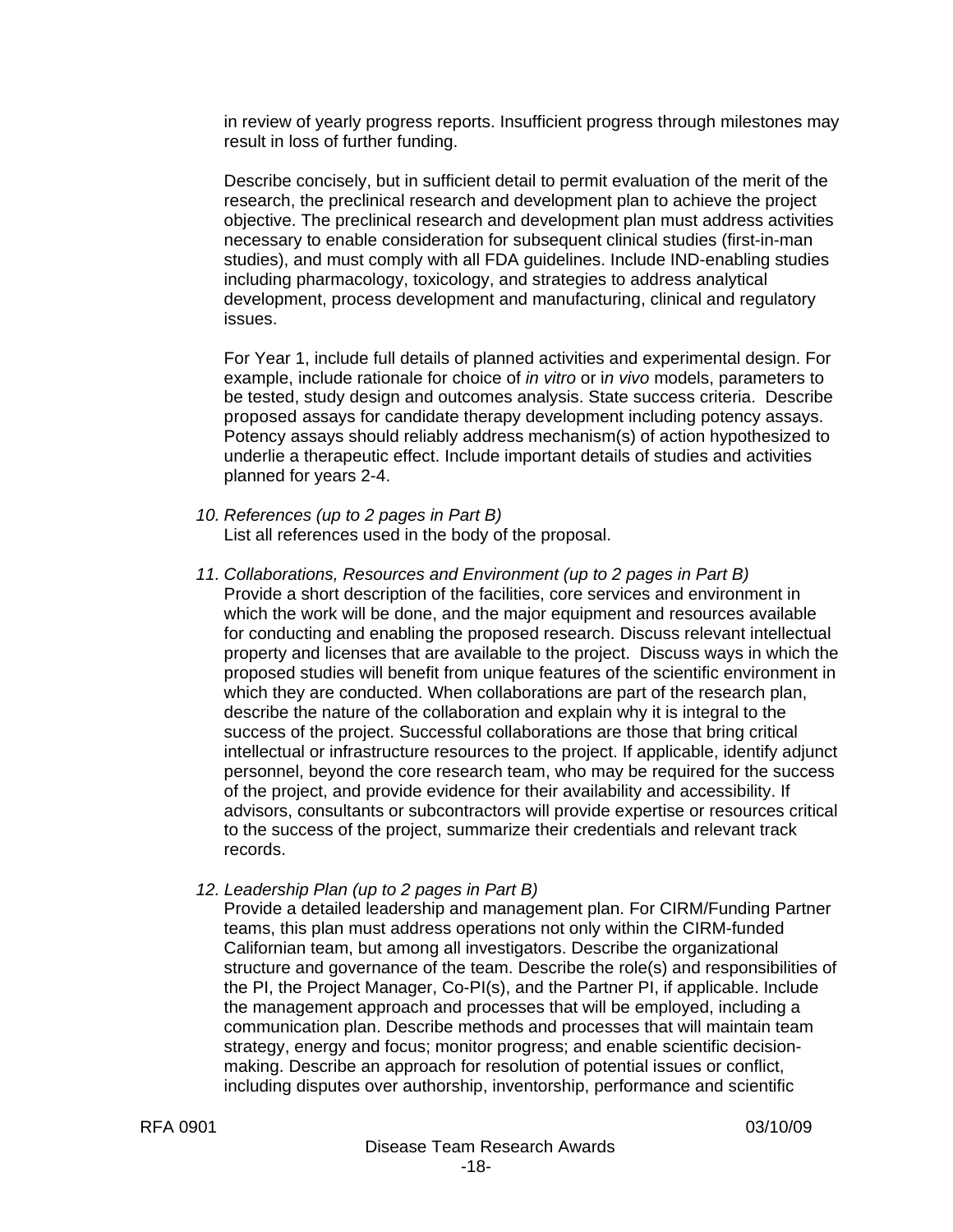direction. Summarize the oversight of adjunct personnel, advisors, consultants, and collaborators.

13. *Institutional Commitment (up to 2 pages each per PI, Co-PI(s), and Collaborative Funding Partner in Part D).*

The applicant institution (and, if different from the applicant institution, the institution of each Co-PI(s)) and the Partner applicant institution must provide a letter of support, signed by a senior organizational official who has the authority, or who has been delegated the authority, to commit the institution(s) to support the proposed program. These letters should document in specific terms the nature of the institution's current and future commitment to the proposed program during the period of the award and should include a description of facilities and resources available to the program. A discussion of the institution's track record and future plans for supporting translational research and preclinical development should also be included.

#### *14. Related Business Entities (Part E)*

All applicants must provide information on related business entities for any application that, if awarded, would fund a for-profit organization either as: 1) the applicant organization; 2) Co-PI sponsor institution; 3) a subcontractor or 4) the employer of a co-investigator, consultant or subcontractor. If the application does not seek funding for any such for-profit organizations, indicate that on Part E and submit the form. If for-profit funding is sought, include the following for each for-profit organization to be funded:

• A list of any parent organization that owns 50% or more of the for-profit's voting shares;

• A list of all subsidiaries in which the for-profit owns 50% or more of the voting shares; and

• A list of all other related business entities (i.e., entities with which the for-profit shares management and control, or shares a controlling owner).

#### **D. Full Application Submission Instructions**

Full applications will only be accepted from applicants who 1) submitted a PreApp and 2) are invited by CIRM to submit a full application.

The full application consists of five parts: Part A: Application Information Form, Part B: Disease Team Research Awards Proposal, Part C: Biographical Sketches for Key Personnel, Part D: Institutional Letter(s) of Commitment, and Part E: Related Business Entities. **All five parts of the full application for CIRM Disease Team Research Awards must be submitted together and received by CIRM no later than 5:00 pm (PDT) on July 16, 2009, in both electronic form and in hard copy (a signed original and five copies)**. **No exceptions for late applications will be made.** Send electronic copies of all parts of the application as attachments in a single email to

DiseaseTeamResearch[Awards@cirm.ca.gov.](mailto:Awards@cirm.ca.gov) CIRM/Funding Partner teams must also copy the designated Partner point-of-contact listed in the Appendices (Submission Requirements Table) on the electronic submission.

In addition to the electronic submission, candidates must submit an original copy of the application (consisting of Parts A-E) plus 5 copies of the full application (preferably double-

RFA 0901 03/10/09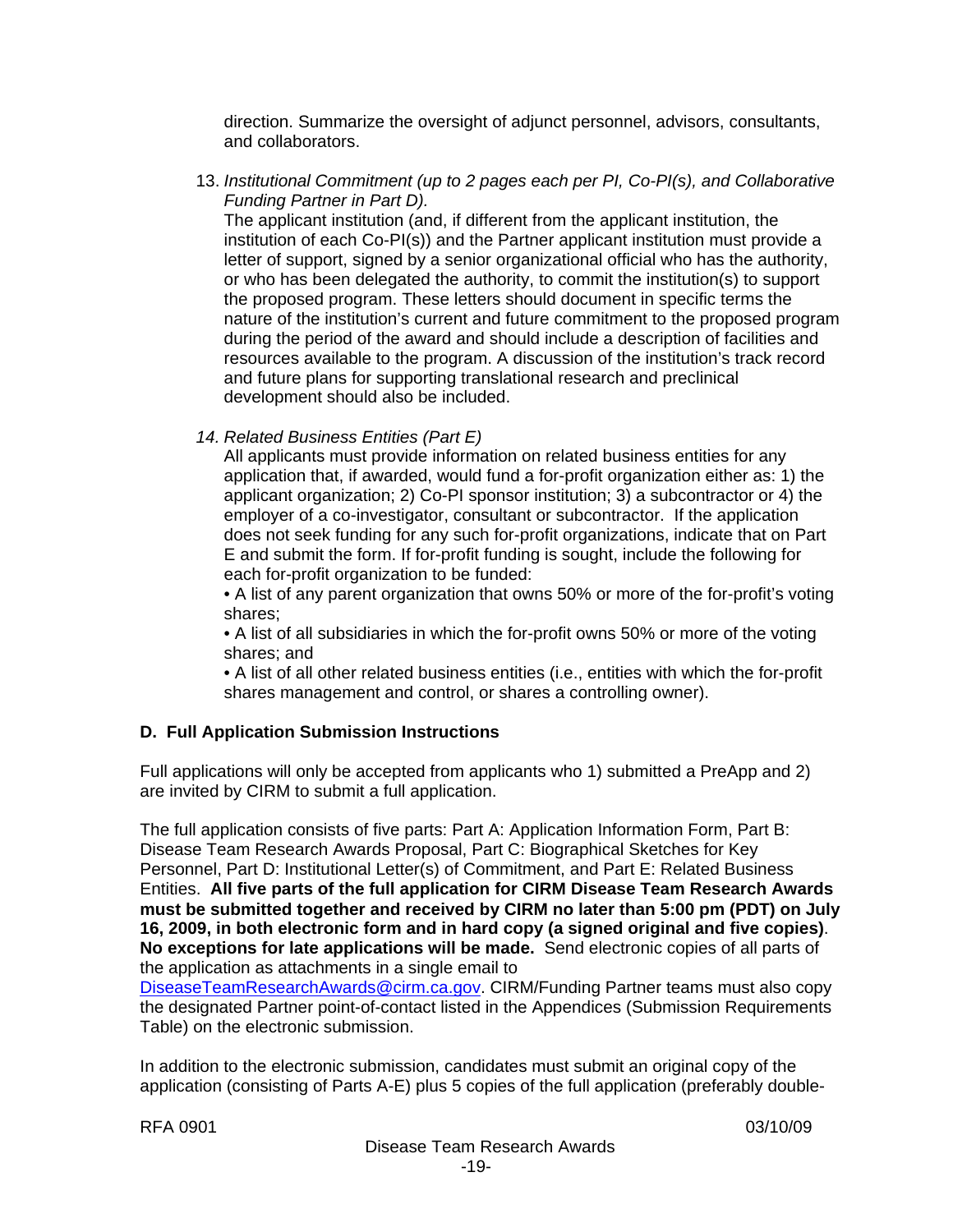sided) to the mailing address below. The original copy must be signed by both the PI and the applicant institution's Authorized Organizational Official (AOO). Applications designating a Co-PI(s) must also be signed by the Co-PI and the Co-PI's institutional AOO.

Disease Team Research Awards Application California Institute for Regenerative Medicine 210 King Street San Francisco, CA 94107

# **IX. Schedule of Deadlines and Reviews**

| Pre-Applications due                                         | 5:00 pm (PDT), March 26, 2009 |
|--------------------------------------------------------------|-------------------------------|
| Invitations for full applications sent out by CIRM           | <b>Mid May 2009</b>           |
| <b>Full Applications due</b>                                 | 5:00 pm (PDT), July 16, 2009  |
| Review of full applications by Grants Working<br>Group (GWG) | September 2009                |
| Review and Approval by ICOC                                  | <b>Fall 2009</b>              |
| <b>Earliest Funding of Awards</b>                            | December 2009                 |

# **X. Contacts**

For information about this RFA or the review process:

Gilberto R. Sambrano, Ph.D. Senior Review Officer California Institute for Regenerative Medicine Email: gsambrano@cirm.ca.gov Phone: (415) 396-9103

# **XI. CIRM Regulations**

Grant awards made through this RFA will be subject to CIRM regulations. These regulations can be found on CIRM's website at http://www.cirm.ca.gov/reg/default.asp

# **A. CIRM Grants and Loan Administration Policies**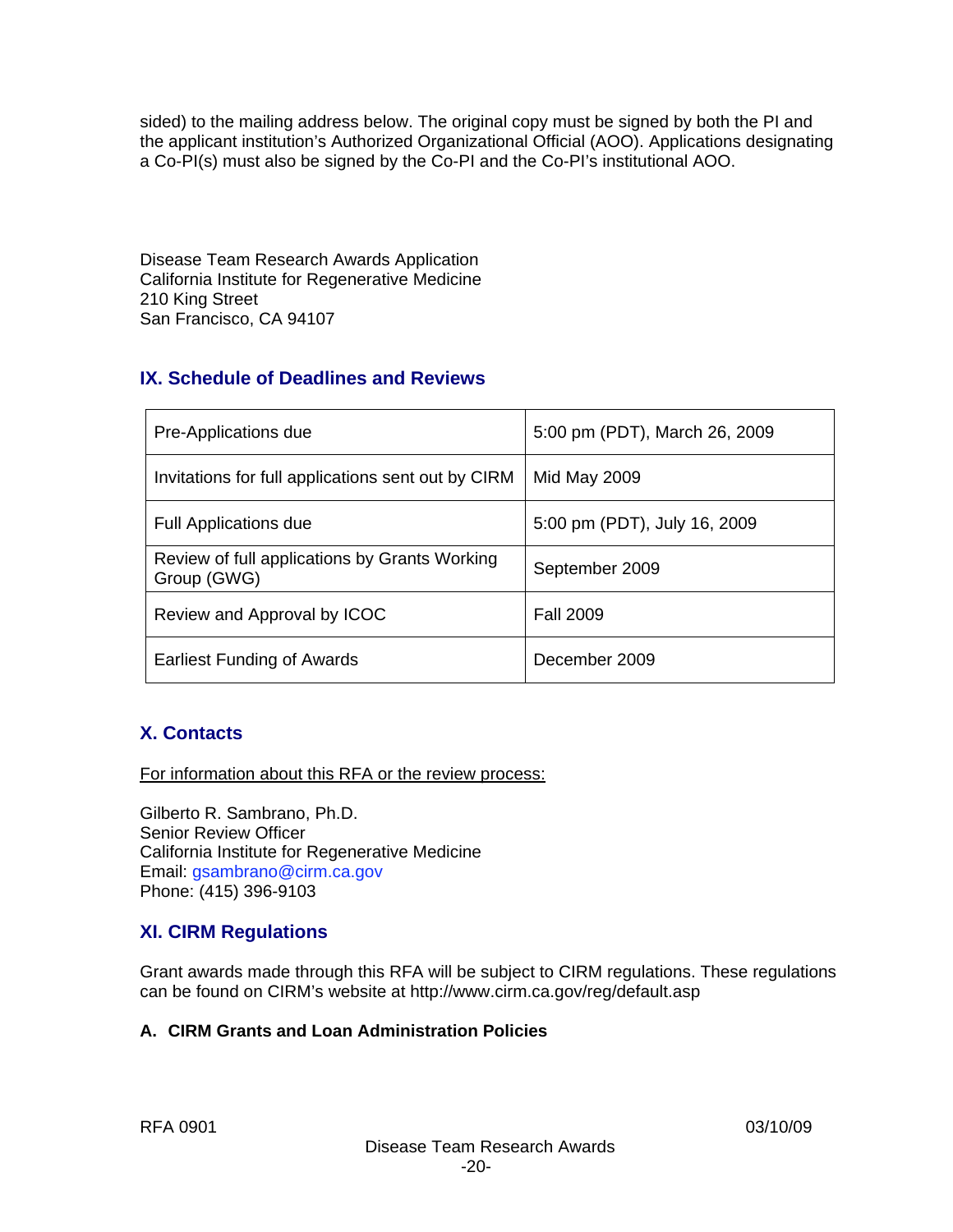CIRM's Grants Administration Policy (GAP) for Academic and Non-Profit Institutions (Non-Profit GAP), supplemented by the GAP for For-Profit Institutions (For-Profit GAP) and Interim Loan Administration Policy (LAP), serve as the standard terms and conditions of grant and loan awards issued by CIRM. All research conducted under this award must comply with the stated policies. Progress reports of research, as required by the GAP, are important to CIRM: funding from year to year will depend on adequate scientific progress as outlined in the grant application timeline.

# **B. Intellectual Property Regulations**

CIRM has adopted intellectual property regulations for non-profit and for-profit organizations.

# **C. Human Stem Cell Research Regulations**

CIRM has adopted medical and ethical standards for human stem cell research (Title 17, California Code of Regulations, sections 100010-100110). All research conducted under this award will be expected to comply with these standards.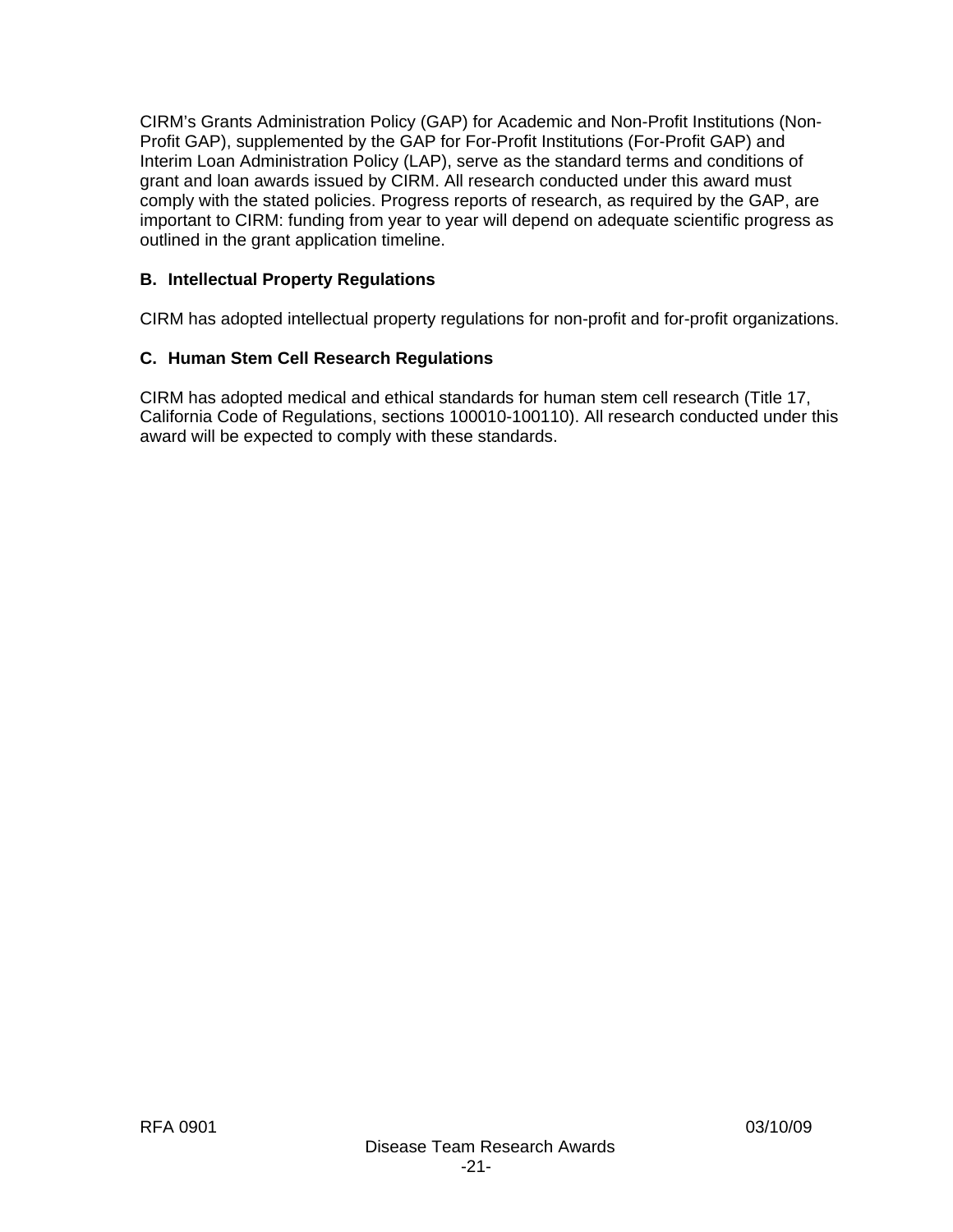# Cell Therapy Development Activities



*Examples of activities considered in-scope of the Disease Team RFA*

RFA 0901 03/10/09

Disease Team Research Awards – Appendix A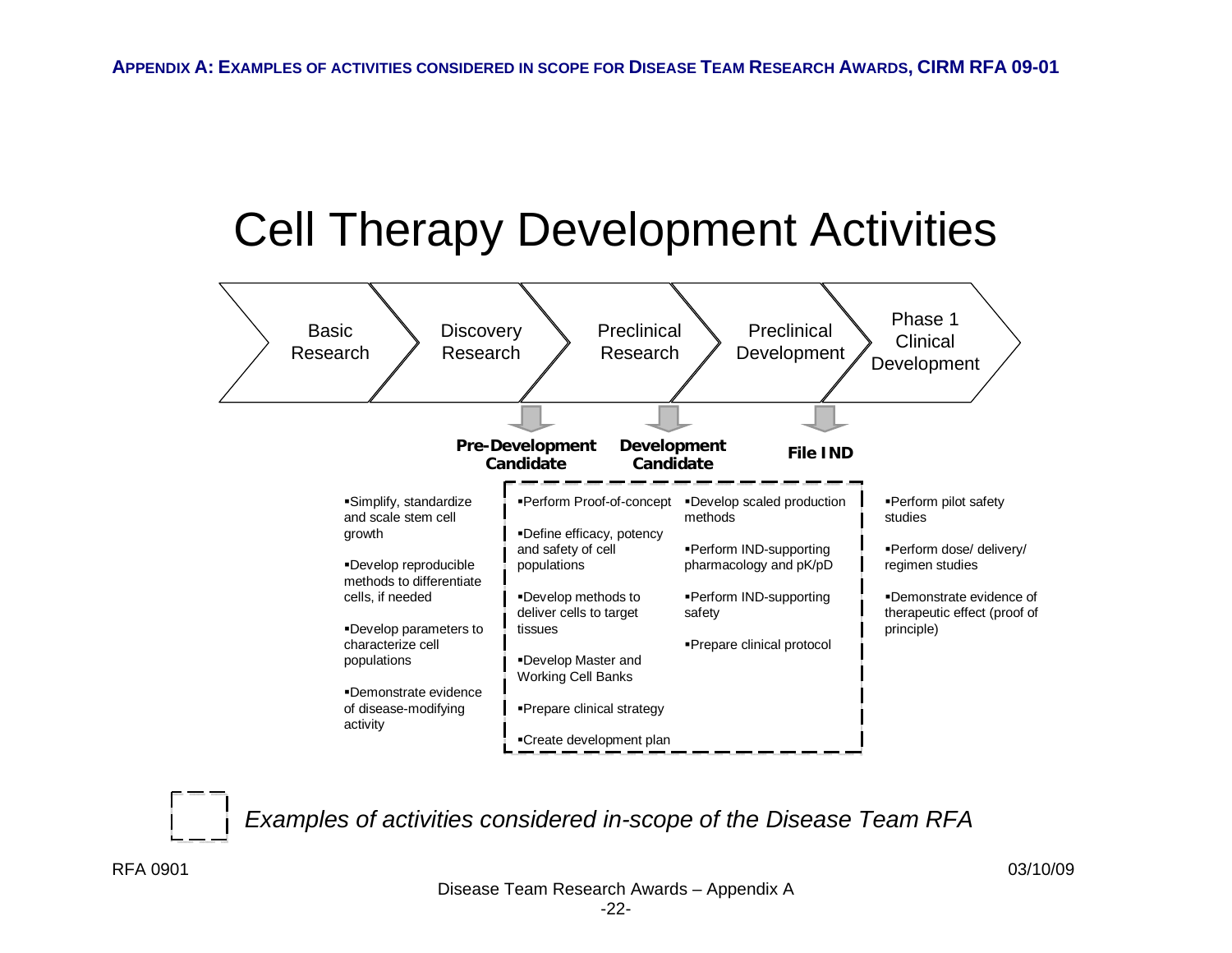# Small Molecule Development Activities





*Examples of activities considered in-scope of the Disease Team RFA*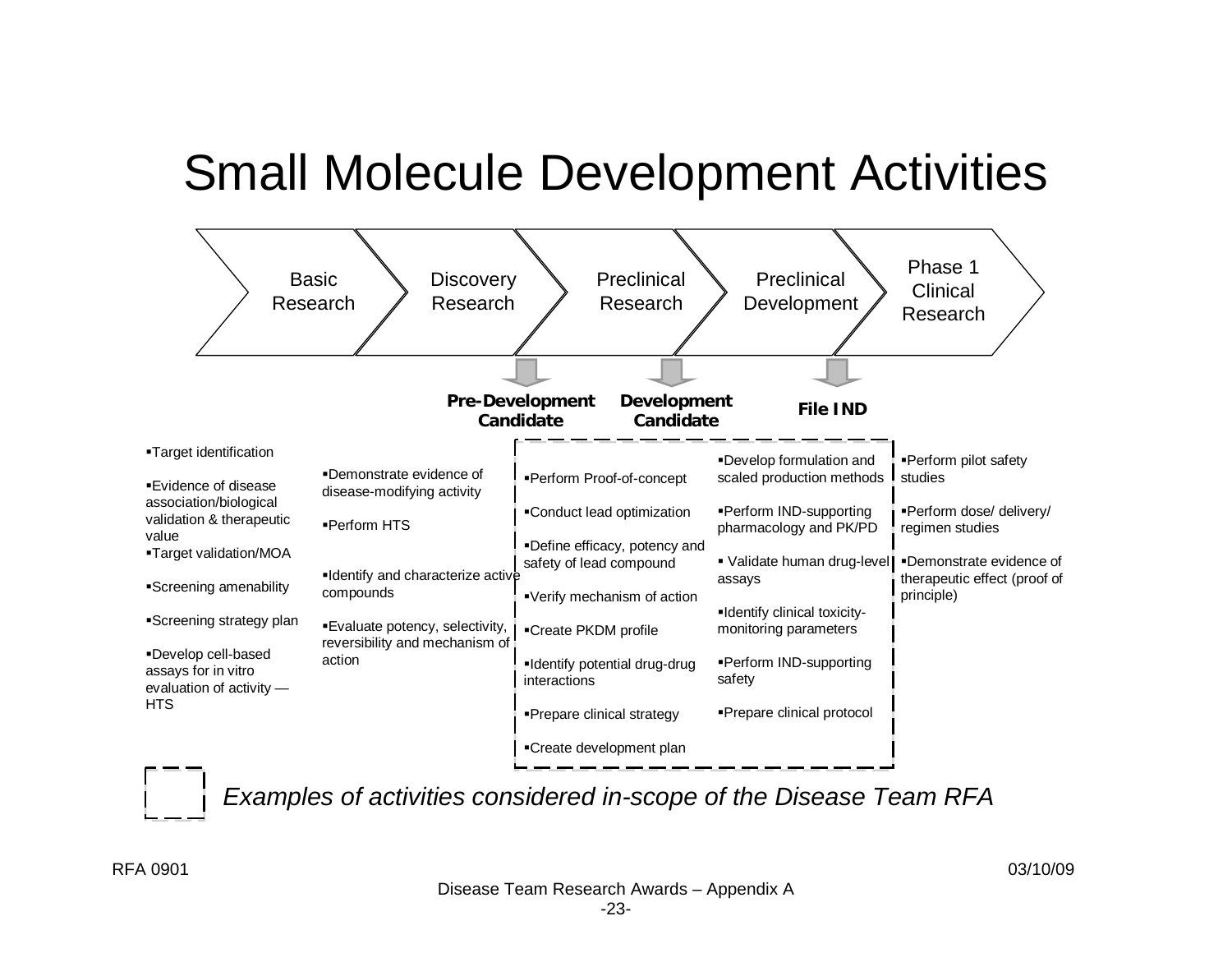# Monoclonal Antibody (MAB) Development Activities



*Examples of activities considered in-scope of the Disease Team RFA*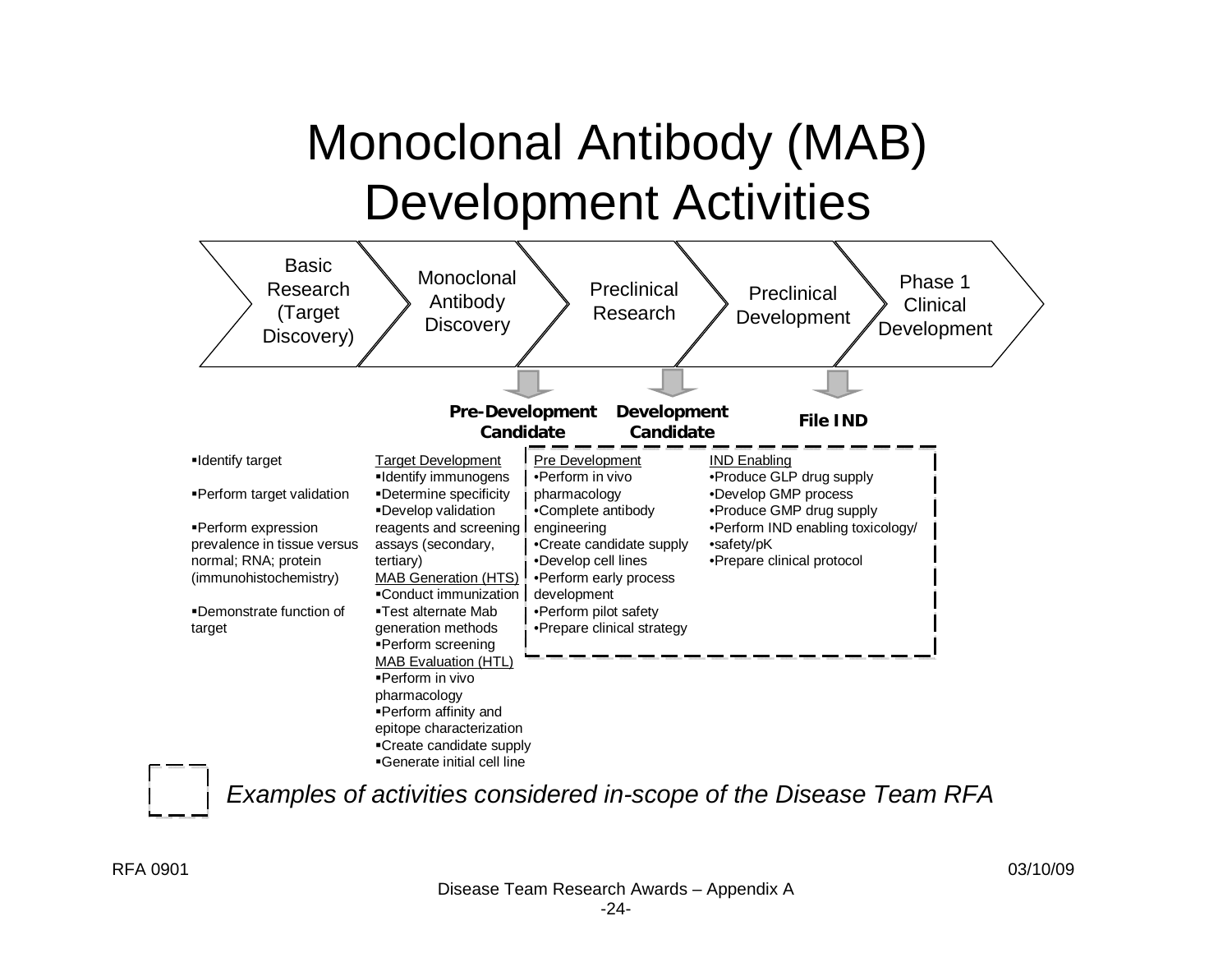# **APPENDIX B: COLLABORATIVE FUNDING PARTNER OVERVIEW AND CONTACT INFORMATION: CANCER STEM CELL CONSORTIUM, CANADA**

#### **THE FOLLOWING MATERIAL IN APPENDIX B WAS PREPARED BY THE CANCER STEM CELL CONSORTIUM:**

#### **I. PURPOSE**

The purpose of this funding opportunity is to support the research of multi-disciplinary teams of scientists, co-led by Canadian and Californian Principal Investigators (PIs) that will result in a cancer stem cell based therapy or a therapy derived from cancer stem cell assays with the specific aim of improving cancer treatment.

#### **II. FUNDS AVAILABLE**

Under this RFA 09-01, the CSCC intends to commit up to CDN\$40 million to support the Canadian component of up to two (2) projects funded through the Collaborative Funding Partner Program. Projects will be funded for up to four (4) years, with justifiable total Canadian project costs of up to CDN\$20 million per project, conditional upon CIRM funding up to US\$20 million per project to support the Californian component.

Teams invited to submit full applications at the Preliminary Application stage may be eligible to request development grants from CSCC. Details will be provided to the applicants during the PreApp stage.

#### **III. BACKGROUND**

Cancer stem cells represent an exciting and promising new avenue for cancer research as their presence, in many malignancies studied so far, may explain the ability of tumours to proliferate, metastasize and survive traditional chemotherapy and radiation treatments. The ability to extract, culture and expand cancer stem or progenitor cell populations is central to advancing research and to enabling a rigorous investigation of the potential of cancer stem cells as targets for new, more specific, therapeutics. The importance of this research has been recognized worldwide. In 2006, the Canada-California Strategic Innovation Partnership (CCSIP), (an initiative establishing a bilateral public/private partnership between Canada and California), identified research on cancer stem cells as a strategic theme area for collaboration between the two jurisdictions.

In 2007, building on the momentum created by the CCSIP and the leadership of Canadian and Californian scientists in the cancer stem cell field, several of Canada's major research funding agencies established the Cancer Stem Cell Consortium (CSCC) ([http://www.cancerstemcellconsortium.ca/\)](http://www.cancerstemcellconsortium.ca/). The CSCC is a not-for-profit corporation committed to:

i) Developing and implementing an international strategy for cancer stem cell research, technology development, clinical translation activities, and commercialization opportunities to allow the biomedical community to move quickly and effectively from discoveries to application in the clinic;

RFA 0901 03/10/09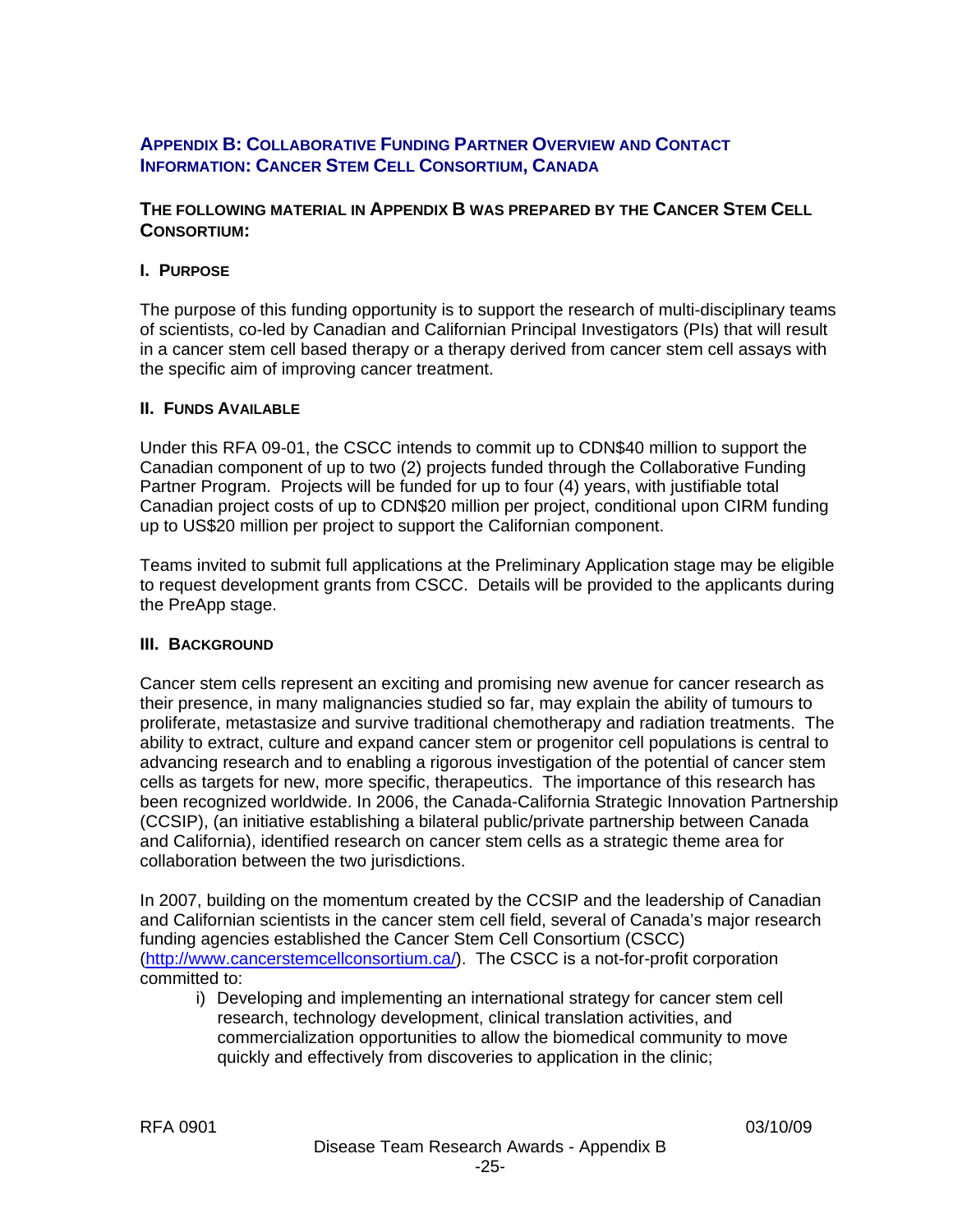- ii) Establishing partnerships among organizations in Canada, California, and other jurisdictions; and
- iii) Securing investments to fund the activities of the CSCC.

Current members of the CSCC include the Canada Foundation for Innovation (CFI), Genome Canada, the Canadian Institutes of Health Research (CIHR), the Ontario Institute for Cancer Research (OICR) and the Stem Cell Network of Centres of Excellence (SCN). CSCC is dedicated to identifying and developing partnerships with other Canadian funding organizations and stakeholders to enhance the availability of funding for cancer stem cell research. As additional partnerships for this initiative are identified, the relevant information will be posted on the CSCC website ([http://www.cancerstemcellconsortium.ca/\)](http://www.cancerstemcellconsortium.ca/).

In June 2008 the CSCC established a formal partnership with California through the signing of a Memorandum of Understanding (MOU) with the California Institute for Regenerative Medicine (CIRM) to explore possible collaborative funding of cancer stem cell research projects undertaken by Canadian and Californian research teams. The first opportunity for CSCC and CIRM collaborative funding of cancer stem cell research arising in the context of this MOU is CIRM's RFA 09-01 Disease Teams Research Awards Competition. Fully integrated applications submitted to the CIRM Disease Team Research Awards Competition from Canadian and Californian researchers working on cancer stem cells are eligible for funding through CIRM's Collaborative Funding Partner Program*.* Successful cancer stem cell projects, co-led by Canadian and Californian scientists, will be co-funded by the CSCC and CIRM, with Canadian scientists funded by the CSCC and Californian scientists funded by CIRM. Collaborations with scientists outside of California and Canada are not eligible for funding through this initiative.

# **IV. AWARD INFORMATION**

Teams of Canadian and Californian scientists submitting applications through CIRM's Collaborative Funding Partner Program must complete both the CIRM requirements (Section VIII of RFA 09-01) and any additional requirements put forth by the CSCC. A number of the CSCC requirements are outlined in this document, with additional requirements to be provided at a later date. CIRM application forms (Section VIII), approved procedures (Section VI), review criteria (Section VII) and review panel will be used by applicants submitting a CIRM-CSCC collaborative project. In addition, applicants must follow special instructions for collaboratively-funded teams in the Statement of Benefit (Section VIII.C.3), the Key Personnel (Section VIII.C.4), the Budget (Section VIII.C.5), the Research Plan (Section VIII.C.9), the Leadership Plan (Section VIII.C.12), and the Institutional Commitment (Section VIII.C.13) sections of the CIRM full application and in the Project Objective (Section VIII.A.3.) and Team Leadership (Section VIII.A.5) sections of the Preliminary Application.

CSCC requests that teams of Canadian and Californian scientists designate a Californian PI ("CIRM PI") (responsible for communicating to CIRM for the Team) and a Canadian PI ("CSCC PI"). All communications about successfully funded grants should cite both PIs.

# **A. General Guidelines**

The general guidelines of each of the participating partner agencies must be followed. At this time, funding is available from Genome Canada and the Canadian Institutes of Health

RFA 0901 03/10/09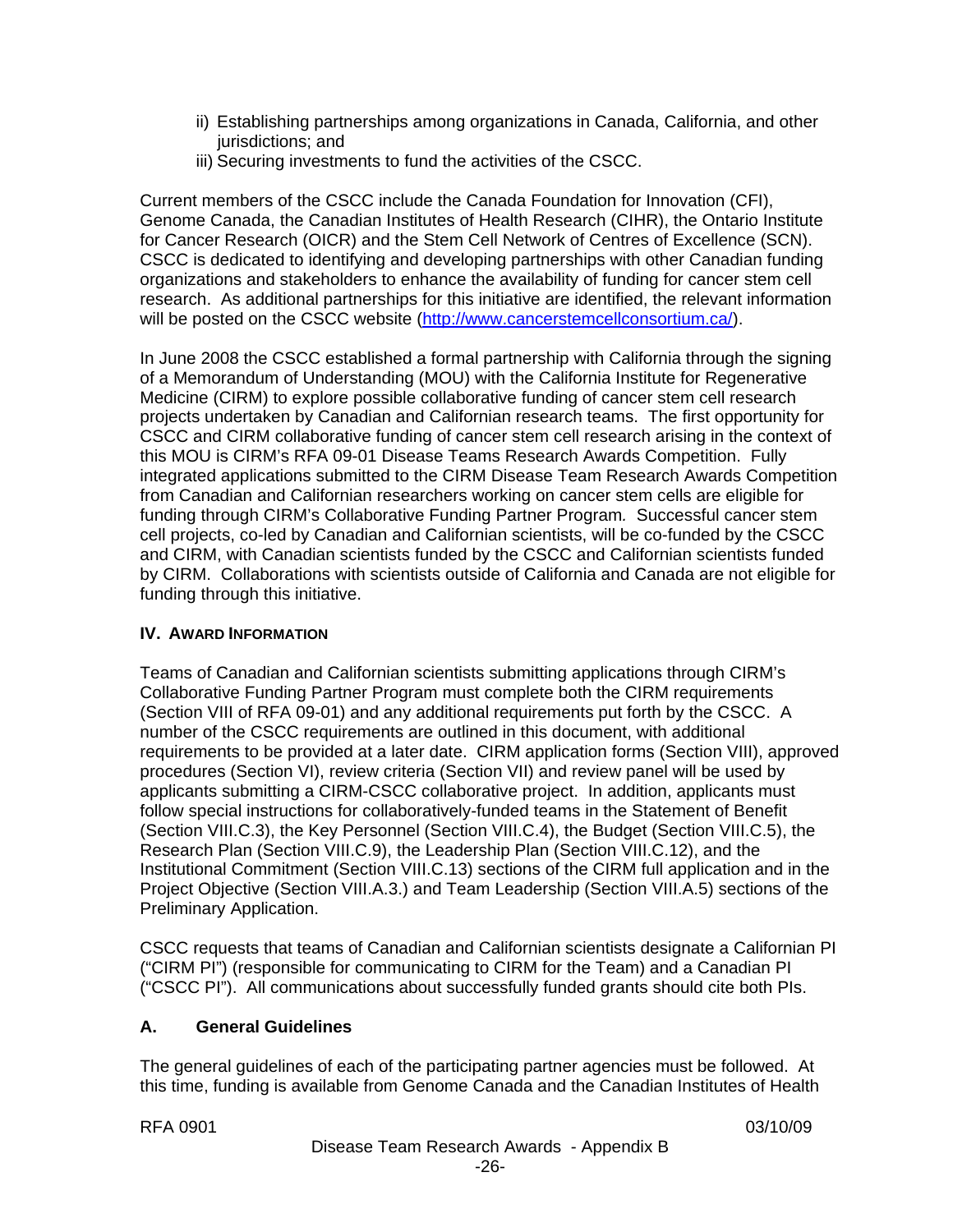Research (CIHR). In addition, the Ontario Institute for Cancer Research (OICR) will consider requests to support translation activities proposed by scientists from Ontario. As additional partners join the consortium, CSCC will notify the community of additional funding opportunities.

Relevant general guidelines for each of the individual funding organizations are outlined below:

Genome Canada: http:/[/www.genomecanada.ca/](http://www.genomecanada.ca/)en/portfolio

CIHR: <http://www.cihr-irsc.gc.ca/e/805.html>

OICR: <http://www.oicr.on.ca/Grants/November2008PolicyGuidelines.pdf>

#### **B. Canadian Investigator Eligibility**

To submit a proposal, Canadian investigators must be eligible to receive grant funding from the participating funding agencies relevant to the RFA.

#### **Participation in this RFA is NOT limited to scientists who registered their intent to submit an application to the Disease Team Research Awards Competition.**

In general, eligible lead applicants include Canadian researchers, scholars and health professionals affiliated with the following institutions and organizations:

- Canadian post-secondary institutions and their affiliated institutions including hospitals and research institutes;
- Canadian non-governmental, not-for-profit organizations (including community or charitable organizations) with an explicit research or knowledge translation mandate;
- Canadian non-federal government departments or agencies, including regional health authorities, when specific programs of those departments or agencies do not fund the activity that forms the subject matter of the grant.

In addition, the following special conditions apply:

- i. Members of the team may pursue other avenues of research in addition to their commitment to the *Disease Team Research Award*; however, each individual investigator must contribute sufficient time to this project to ensure the achievement of its research objectives. The CSCC PI must commit a minimum of thirty percent (30%) effort to the project.
- ii. Members of a team may be located in one or more departments, faculties or eligible institutions in Canada and California. As well, teams may include international, private sector (for-profit organizations), or federal laboratory scientists. However, CSCC funding is restricted to work performed within CSCC-eligible institutions, i.e., the CSCC will not support research to be undertaken outside Canada, in for-profit organizations or in federal laboratories, except where second order transfer/interinstitutional agreements are in place.
- iii. The CSCC will require funded teams of Canadian and Californian scientists engage in information exchange within the Consortium, adhere to all Consortium policies and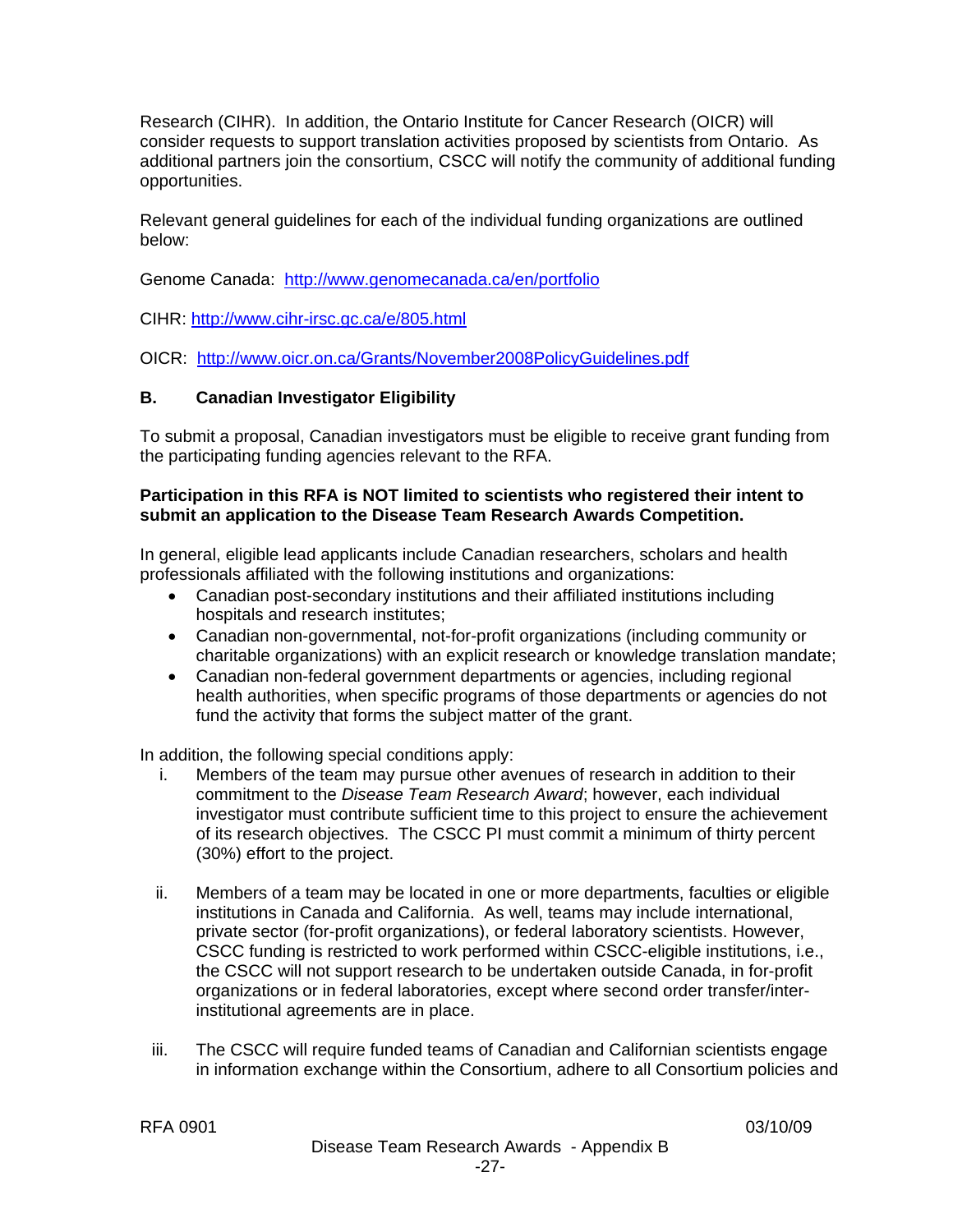principles and participate in other CSCC-wide annual activities and events, including annual meetings, networking activities and training programs.

iv. The applicants must have documented commitment from the host institution to provide laboratory space and shared resources sufficient to carry out the proposed research.

#### **C. Eligible Costs**

Support for Canadian scientists will primarily be for operating funds, but may include reasonable requests for minor equipment essential for the proposed research. However, funds will not be available for major equipment, infrastructure, renovation, or facilities.

Guidelines for eligible use of funds from specific agencies can be found on their web-sites at the links below:

Genome Canada: http:/[/www.genomecanada.ca/](http://www.genomecanada.ca/)en/portfolio/

CIHR: [http://www.nserc-crsng.gc.ca/Professors-Professeurs/TFAGindex-](http://www.nserc-crsng.gc.ca/Professors-Professeurs/TFAGindex-GAFTindex_eng.asp)[GAFTindex\\_eng.asp](http://www.nserc-crsng.gc.ca/Professors-Professeurs/TFAGindex-GAFTindex_eng.asp)

OICR: <http://www.oicr.on.ca/Grants/November2008PolicyGuidelines.pdf>

#### **V. APPLICATION PROCEDURE**

Applicants to the CSCC-CIRM Collaborative Funding Partner Program must submit a single integrated Pre Application and full application to CIRM by the deadlines stated in the RFA 09-01. In addition, applicants must satisfy CSCC specific requirements, which are described below. This includes submission of the following documents to the CSCC in electronic format by the specified dates: i) a Notification of Intent to Submit; ii) a copy of the Pre Application; iii) a detailed budget for the Canadian component; and iv) a copy of the full application (refer to the table in Section F).

#### **A. Notification of Intent to Submit Pre Application**

The CSCC PIs must notify the CSCC of their intent to submit a Pre Application by **February 25, 2009**. The notice must include the names, affiliations and contact information for the CSCC PI, the CIRM PI, and Co-PIs, as well as the title of the proposal.

#### **B. Budget Form**

Canadian scientists will provide budget information on the CSCC budget form (to be made available to applicants invited to submit a full application) and on the CIRM budget form. Each CSCC member organization has specific objects of expenditure that it can support within a project. When developing a budget plan and completing the CSCC budget form, applicants must specify from which CSCC member organization they are requesting funding for each budget item. Guidance from the CSCC secretariat will be provided to applicants in constructing budgets to ensure that the eligibility rules for each funding agency are adhered to. The CSCC budget form must be submitted by **June 25, 2009** to allow time for review of

RFA 0901 03/10/09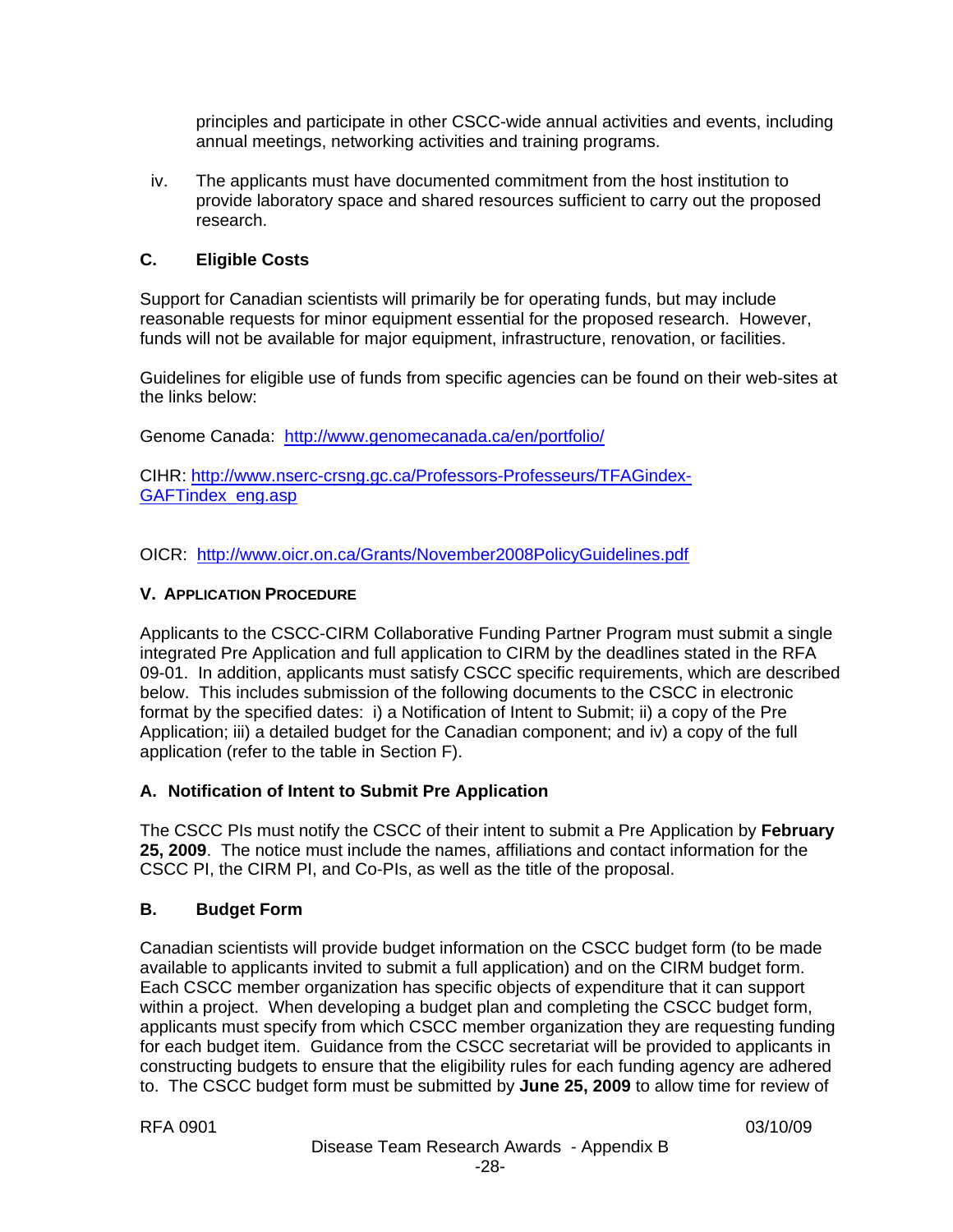eligibility by the CSCC members. Applicants will then be required to transfer the relevant information to the CIRM budget form to be submitted July 16, 2009.

# **C. Statement of Benefit to Canada**

In Part A of the full application Form (see Section VIII, C) applicants must describe how the proposed research will benefit Canada and its citizens. This Statement of Benefit will become public information; therefore, do not include proprietary or confidential information or information that could identify the PI(s), the applicant institution(s), or the Co-PI(s) and his/her home institution(s).

# **D. Value Added by the Collaborative Funding Partner Program**

While the research proposed in the application must be meritorious, it is also essential that applicants demonstrate that, when compared to funding the proposal through a series of stand-alone grants from individual organizations, the team structure of the Disease Team Research Awards Competition and the opportunities provided by the Collaborative Funding Partner Program provide added value in terms of the speed and efficiency with which new knowledge will be generated or translated into better cancer treatment, improved cancer prevention and outcomes, and/or new services, products and technologies. This requirement should be addressed in the Collaborations, Resources and Environment section of the Full Application Form (see Section VIII, C).

# **E. Intellectual Property Requirements**

- Intellectual property generated in the course of the Collaborative Funding Partner Program through CSCC funding will be owned in accordance with CSCC Funded Researcher(s)' institutional policies, and CSCC Funded Researchers, or their institutions (as applicable) will have the right to manage and exploit the intellectual property, subject to specific arrangements as to Joint Intellectual Property to be entered into with California CIRM Grantees in compliance with CIRM IP Regulations.
- CSCC Funded Researchers will be bound by the specified CIRM IP Regulations in relation to activities within the State of California. CSCC Funded Researchers would also be required to comply with CIRM IP Regulations for joint inventions and technology (Joint Intellectual Property) when these resulted from CIRM Funded Research or Technology.
- In agreement with CIRM, CSCC will reserve march-in rights to ensure that IP generated during the course of the project using CSCC funding can be fully exploited for the national benefit.
- A further condition of award will be that CIRM or other funded partners agree to provide free access to the Canadian research community to all Publication Related Biomedical Materials generated during the course of the project, to provide consistency with the CIRM requirements for California.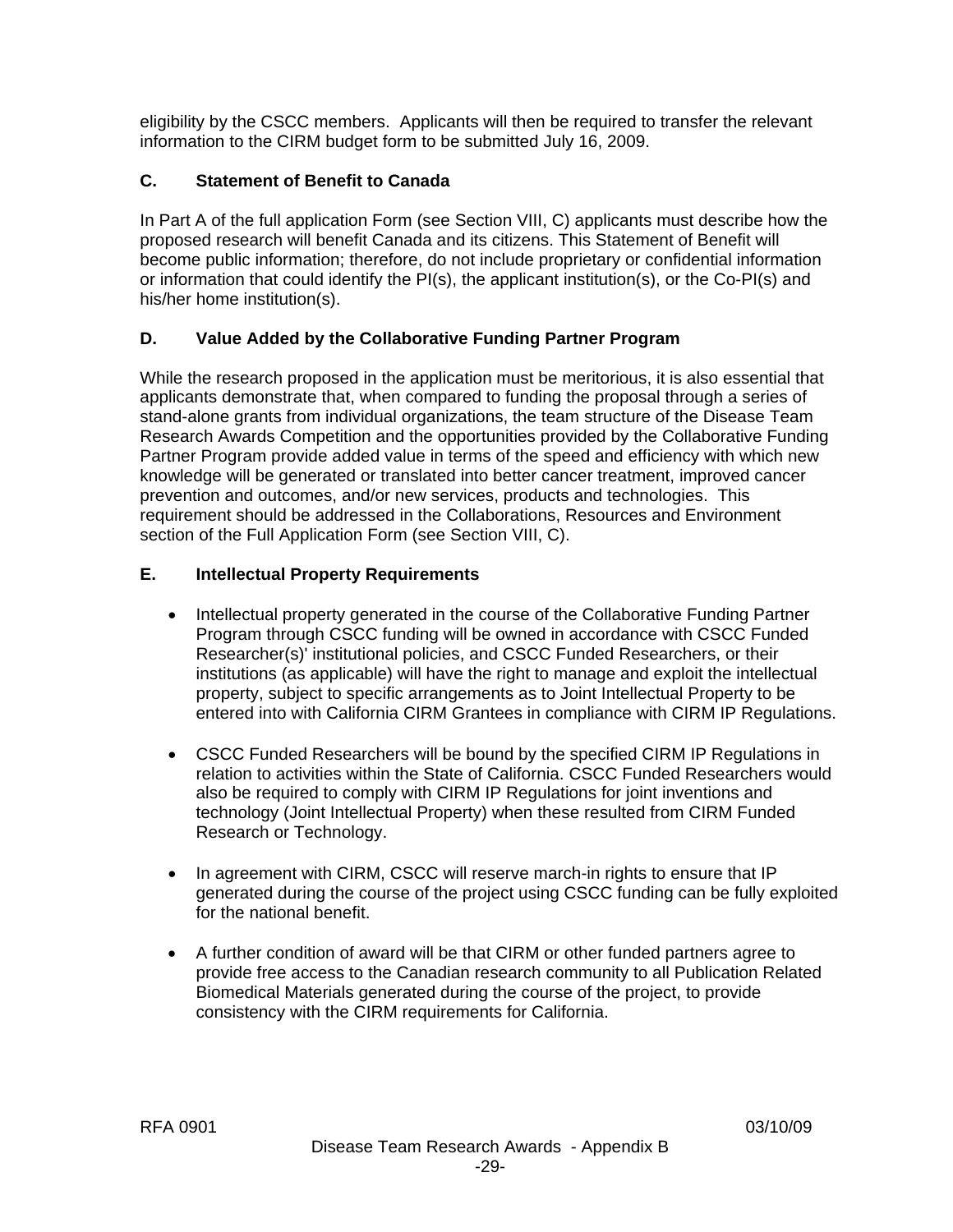# **F. Submission Requirements**

The following table summarizes the submission requirements for applications to the CSCC-CIRM Collaborative Funding Partner Program.

| <b>CSCC Submission Requirements</b>                                                                                                                      |                                                                                                                                                                                                                            |                                                                                                                   |                   |                         |                                                                                         |  |  |  |
|----------------------------------------------------------------------------------------------------------------------------------------------------------|----------------------------------------------------------------------------------------------------------------------------------------------------------------------------------------------------------------------------|-------------------------------------------------------------------------------------------------------------------|-------------------|-------------------------|-----------------------------------------------------------------------------------------|--|--|--|
| Form                                                                                                                                                     | Purpose                                                                                                                                                                                                                    | Submitted by                                                                                                      | Submit-<br>ted to | Submis-<br>sion Date    | Contact Info (for questions<br>regarding the application<br>process)                    |  |  |  |
| Notification of<br>Intent to<br>submit a Pre<br>Application                                                                                              | This document is<br>to inform the<br>CSCC of your<br>intent to submit a<br>PreApp.                                                                                                                                         | Applicants<br>submitting a<br>Collaborative<br>PreApp to<br>CSCC and<br><b>CIRM</b>                               | <b>CSCC</b>       | Feb 25,<br>2009         | <b>Cindy Bell</b><br>Email:<br>cscc@genomecanada.ca<br>Phone: (613) 751-4460 ext<br>118 |  |  |  |
| Electronic<br>submission<br>(e-mail) of a<br>copy of the<br>complete Pre<br>Application<br>(PreApp)<br>submitted to<br><b>CIRM</b>                       | This document is<br>based on a<br>template (Adobe<br>pdf). This<br>document is an<br>abbreviated<br>narrative of project<br>overview, the<br>preclinical<br>research and<br>development plan;<br>and the research<br>team. | Applicants<br>submitting a<br>Collaborative<br>PreApp to<br>CSCC and<br><b>CIRM</b>                               | <b>CSCC</b>       | March 26,<br>2009       | Cindy Bell<br>Email:<br>cscc@genomecanada.ca<br>Phone: (613) 751-4460 ext<br>118        |  |  |  |
| <b>CSCC</b><br><b>Budget Form</b>                                                                                                                        | This form provides<br>detailed budget<br>information,<br>including the<br>source of the<br>funds requested<br>from the<br>participating<br>Canadian<br>agencies                                                            | Invited<br>Canadian<br>Applicants to<br>CSCC and<br><b>CIRM</b><br>Collaborative<br>Partner<br>Funding<br>Program | <b>CSCC</b>       | <b>June 25,</b><br>2009 | Cindy Bell<br>Email:<br>cscc@genomecanada.ca<br>Phone: (613) 751-4460 ext<br>118        |  |  |  |
| Electronic<br>submission<br>(e-mail) of a<br>copy of the<br>complete set<br>of documents<br>submitted to<br>CIRM during<br>the<br>application<br>process | Detailed<br>information about<br>the proposed<br>project                                                                                                                                                                   | Invited<br>Applicants to<br>CSCC and<br><b>CIRM</b><br>Collaborative<br>Partner<br>Funding<br>Program             | <b>CSCC</b>       | <b>July 16,</b><br>2009 | Cindy Bell<br>Email:<br>cscc@genomecanada.ca<br>Phone: (613) 751-4460 ext<br>118        |  |  |  |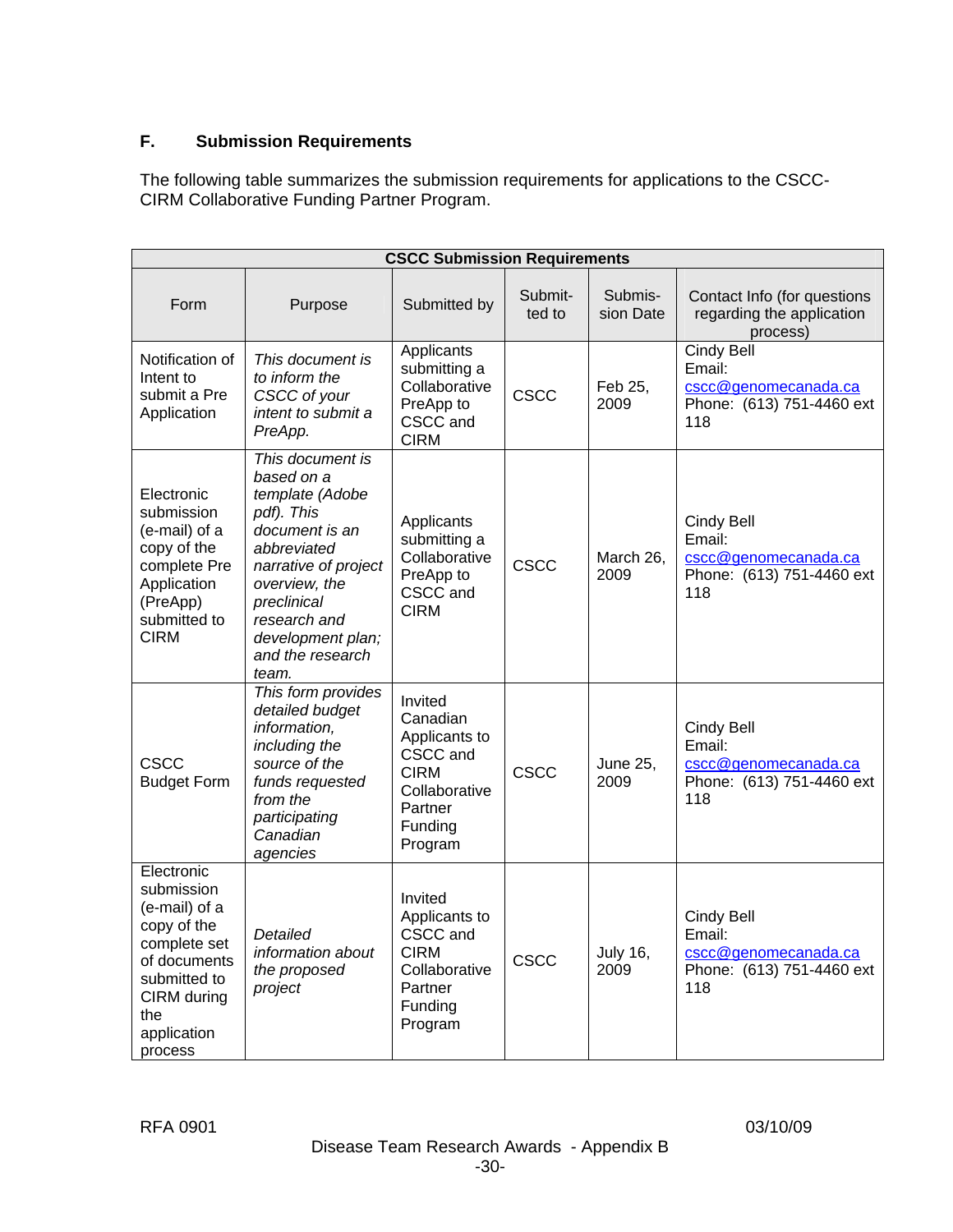# **VI. CSCC CONTACT**

Please submit required documents and requests for information about the CSCC-CIRM Collaborative Funding Partner Program to:

Cindy L. Bell, Ph.D. Interim Executive Director, CSCC Email: [cscc@genomecanada.ca](mailto:cscc@genomecanada.ca) Phone: (613) 751-4460 ext 118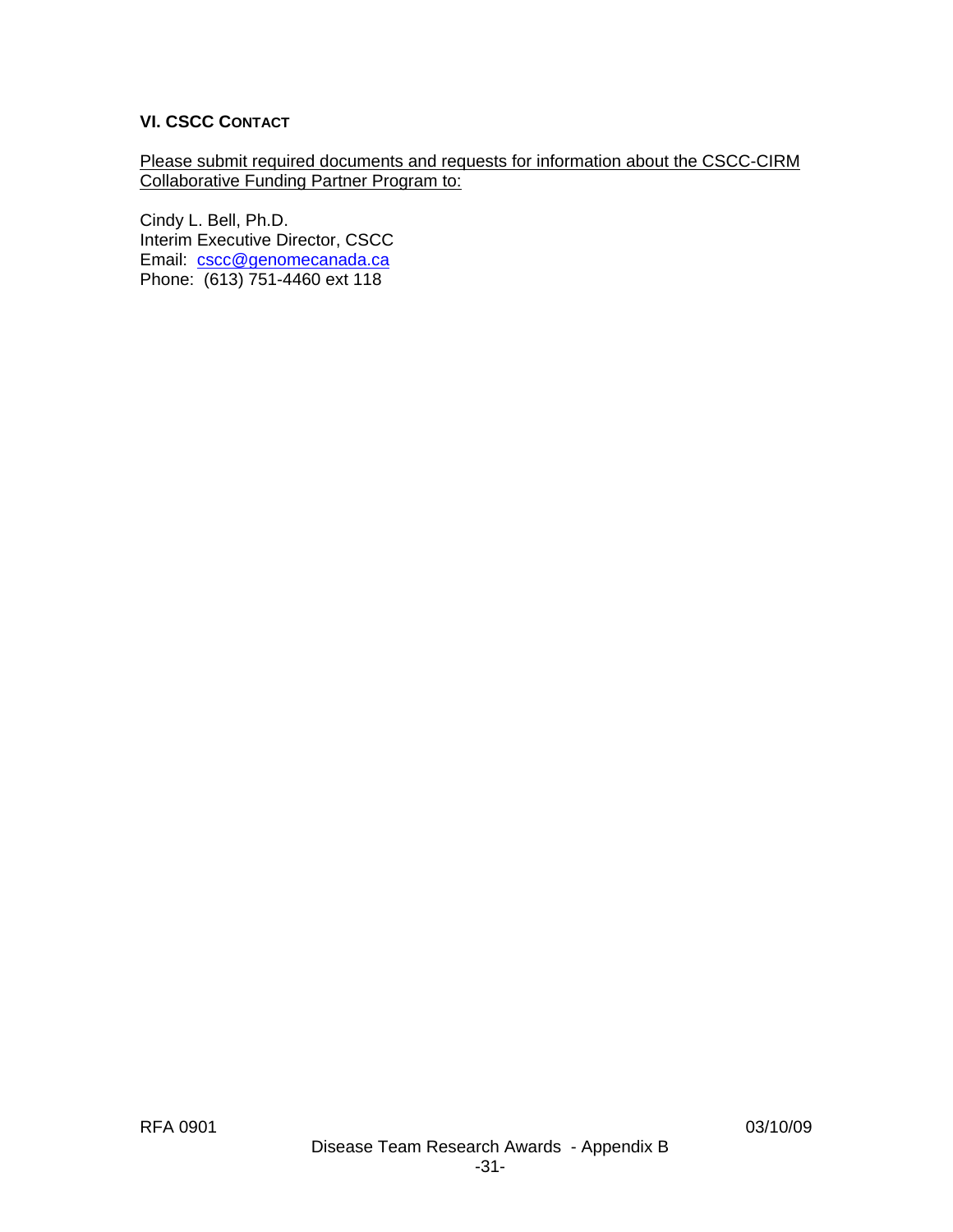#### **APPENDIX C: COLLABORATIVE FUNDING PARTNER OVERVIEW AND CONTACT INFORMATION: MEDICAL RESEARCH COUNCIL (MRC), UNITED KINGDOM**

**THE FOLLOWING MATERIAL IN APPENDIX C WAS PREPARED BY THE MEDICAL RESEARCH COUNCIL, UK:** 

# **Funding available**

- MRC has made £5m available to support UK participation in the CIRM Disease Team RFA.
- It is anticipated that this will fund the participation of UK groups in one or two of the top-ranked fundable proposals involving a UK team.

# **Who can apply**

- **Proposals must involve UK activity that is either itself at the preclinical stage or that** is critical to the progression of the collaborative proposal towards clinical testing.
- Applicants must have strong collaborative links with Californian PIs.
- **MRC support will be provided to fund the UK component of competitive proposals** where the UK team leader has the status of Co-PI and is fully involved in the project's leadership plan.
- Commercial links can be accommodated under UK state-aid rules, but funding will be provided through the UK academic partner.
- **The normal MRC eligibility rules apply; please see the [applicants' handbook](http://www.mrc.ac.uk/Utilities/Documentrecord/index.htm?d=MRC001873) and the** [Research Council UK](http://www.rcuk.ac.uk/research/eligibility.htm) website.
- All UK applicants must have first discussed their proposal with MRC Head Office.

# **How to apply**

- UK participants will submit a joint pre-application with Californian partners using the CIRM PreApp form, as specified in the RFA text.
- The resource request associated with the UK component need not be specified at this stage. For invited full applications, the funding to be requested from MRC must i) be indicated and justified in sufficient detail on the CIRM application form, and ii) be further detailed in a separate annex so that the breakdown of costs is provided under standard MRC headings.
- At the Full Application stage UK participants will also need to submit the same information as required of Californian applicants, including bio-sketch(es) and Letters of Institutional Commitment.

# **How will funding be provided to the UK partner**

 UK participation will be funded as an MRC award to the eligible UK organisation under standard arrangements. Funding will be provided at 80% FEC.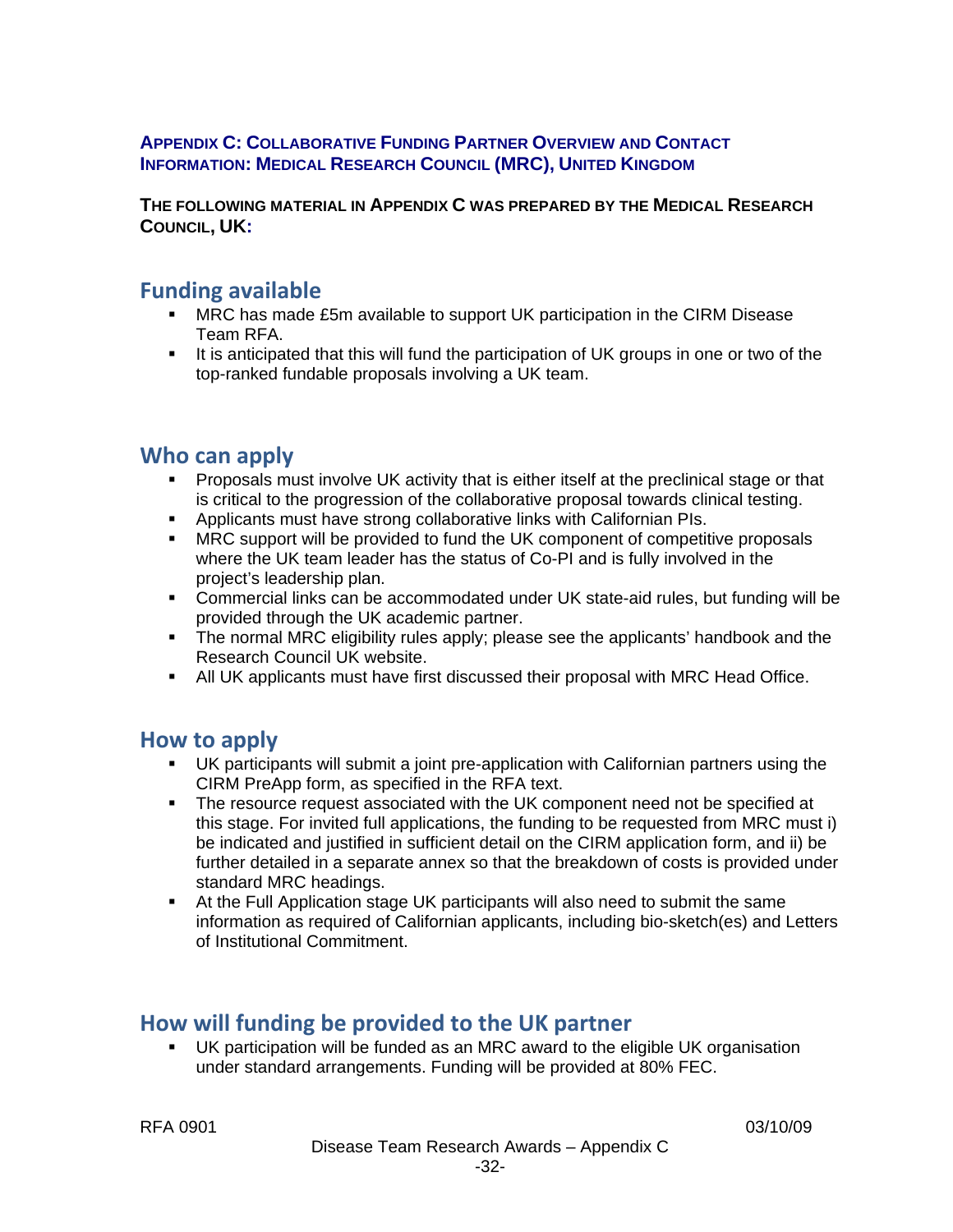# **Terms and Conditions of the MRC award**

- Standard MRC terms and conditions will apply to the UK component of a collaborative disease team award. These are specified in the [applicants' handbook,](http://www.mrc.ac.uk/Utilities/Documentrecord/index.htm?d=MRC001873) and encompass:
	- i) the core [Research Councils UK terms and conditions](http://www.rcuk.ac.uk/aboutrcuk/efficiency/tcfec.htm)
	- ii) the additional MRC-specific [terms and conditions](http://www.mrc.ac.uk/Utilities/Documentrecord/index.htm?d=MRC001898) relating to medical research
	- iii) the MRC supplementary [terms and conditions for research grants involving](http://www.mrc.ac.uk/Utilities/Documentrecord/index.htm?d=MRC001913)  [human stem cells.](http://www.mrc.ac.uk/Utilities/Documentrecord/index.htm?d=MRC001913)

# **Specific terms of the CIRM‐MRC collaborative award**

- A condition of any MRC award will be that CIRM or other funded partners on the award agree to abide by the [Code of Practice for the UK Stem Cell Bank and for the](http://www.mrc.ac.uk/Utilities/Documentrecord/index.htm?d=MRC003132)  [Use of Stem Cell Lines.](http://www.mrc.ac.uk/Utilities/Documentrecord/index.htm?d=MRC003132) This includes the requirement to deposit any hESC line derived using MRC funds in the UK Stem Cell Bank, and to seek approval from the Steering Committee for the UK Stem Cell Bank for the import, export or use of any hESC lines in the UK.
- A further condition of award will be that researchers funded by CIRM or other funding partners agree to provide free access to the UK research community to all tangible research material of biomedical relevance jointly generated by participating UK groups and such other researchers during the course of the project, to provide consistency with the CIRM requirements for access to "Publication-Related Biomedical Materials" by Californian researchers.

# **Intellectual property**

- Intellectual property generated in the course of the collaborative project through MRC funding will be owned by the host UK institution, who will have the right to manage and exploit the project intellectual property.
- Participating UK groups will be bound by the specified CIRM IP provisions in relation to commercial exploitation activities within the State of California. UK partners will only be required to comply with such CIRM IP provisions when commercialising inventions or technology jointly generated with CIRM-funded researchers.
- MRC wishes to assure itself that the funded UK institutions are able to manage and exploit effectively the intellectual property generated from the MRC-funded research. In agreement with the CIRM position, MRC will reserve march-in rights to ensure that IP generated during the course of the project using MRC funding can be fully exploited for the national benefit and that of the Research Organisation involved.

# **Consortium agreement**

 The terms of collaboration must be determined early in a proposal's development and relevant agreements put in place by the start of the collaboration. Collaboration arrangements should ensure transparency in the project design and in the analysis and publication of results (including if these are negative). Consideration should also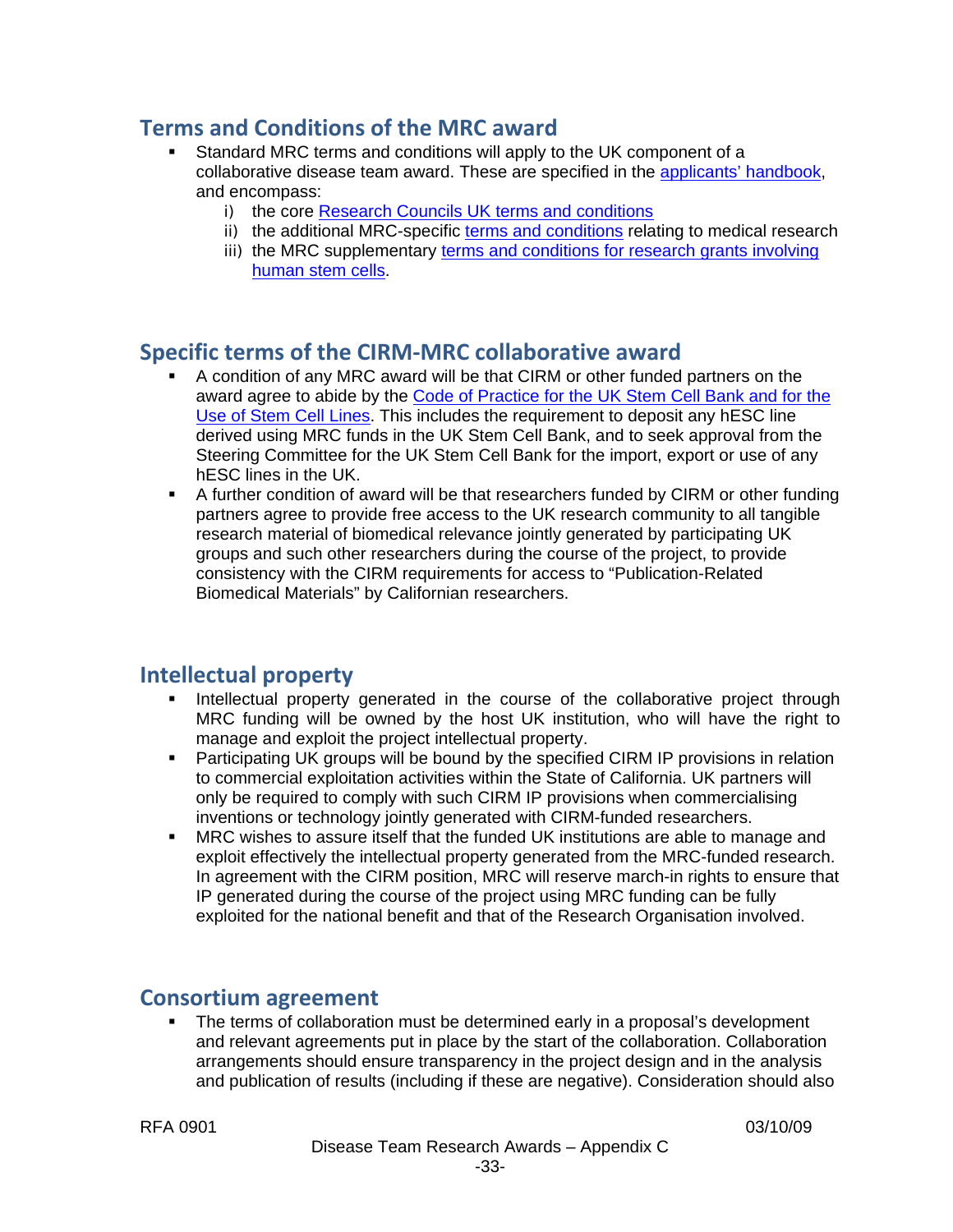be given to issues such as: relative responsibilities, governance arrangements, indemnity, intellectual property rights, reporting and access to data and samples.

**MRC funding will not be released until an appropriate consortium agreement has** been agreed and signed by all collaborative partners, and approved by MRC and CIRM (and any other collaborative funding partner).

# **Monitoring Performance of Collaborative Projects**

- For funded collaborative projects, both MRC and CIRM will have access to all grantee-generated progress and financial reports across the full scope of the project's work.
- **MRC and CIRM will meet periodically to review the progress of the collaboratively** funded projects, and funding may be cancelled should there be a failure in making satisfactory progress.

# **Further information**

 Available from Dr Catriona Crombie, MRC Programme Manager for Stem Cells and Developmental Biology (catriona.crombie@headoffice.mrc.ac.uk)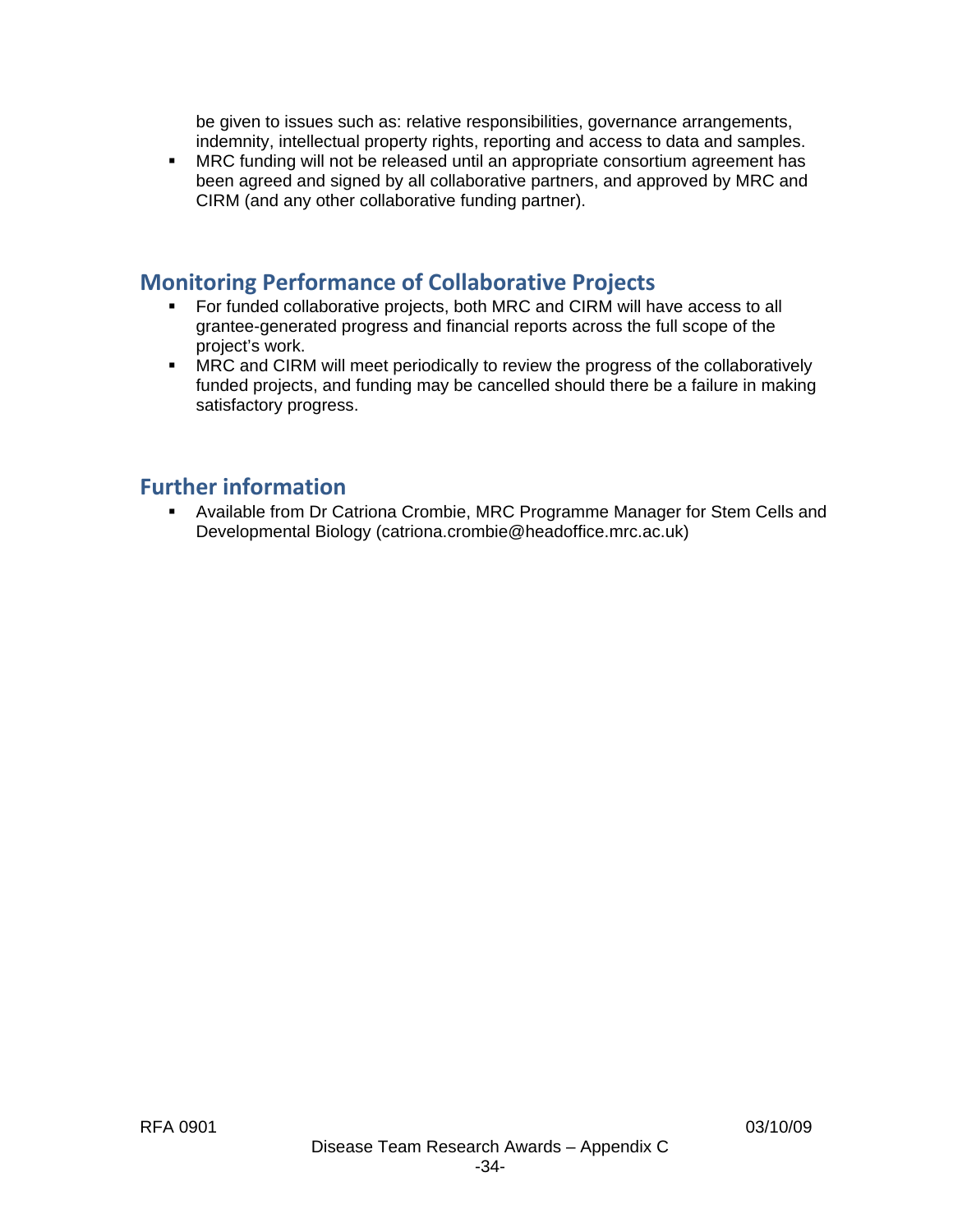#### **APPENDIX D: COLLABORATIVE FUNDING PARTNER OVERVIEW AND CONTACT INFORMATION: SPANISH MINISTRY OF SCIENCE AND INNOVATION (MICINN), SPAIN**

#### **THE FOLLOWING MATERIAL IN APPENDIX D WAS PREPARED BY THE SPANISH MINISTRY OF SCIENCE AND INNOVATION:**

The following table summarizes the submission requirements for Spanish applicants. For further details, please refer to the web site of MICINN:

([http://web.micinn.es/contenido.asp?menu1=4&menu2=3&menu3=&dir=05\\_Investigacion/03](http://web.micinn.es/contenido.asp?menu1=4&menu2=3&menu3=&dir=05_Investigacion/032CoopIntern/03@Cooperacion/00-PgsInts) [2CoopIntern/03@Cooperacion/00-PgsInts\)](http://web.micinn.es/contenido.asp?menu1=4&menu2=3&menu3=&dir=05_Investigacion/032CoopIntern/03@Cooperacion/00-PgsInts).

| <b>MICINN Submission Requirements</b>                                                                                                                                  |                                                                                                               |                                                                                                    |                 |                         |                                                                                                                                                                                          |  |  |  |
|------------------------------------------------------------------------------------------------------------------------------------------------------------------------|---------------------------------------------------------------------------------------------------------------|----------------------------------------------------------------------------------------------------|-----------------|-------------------------|------------------------------------------------------------------------------------------------------------------------------------------------------------------------------------------|--|--|--|
| Document                                                                                                                                                               | Purpose                                                                                                       | Submitted<br>by                                                                                    | Submitted<br>to | Submission<br>Date      | Contact Info                                                                                                                                                                             |  |  |  |
| Electronic<br>submission (e-<br>mail) of a copy<br>of the<br>complete pre-<br>application<br>submitted to<br>CIRM (pdf<br>format)                                      | Project<br>overview                                                                                           | Applicants<br>submitting a<br>collaborative<br>pre-<br>application to<br>MICINN and<br><b>CIRM</b> | <b>MICINN</b>   | March 26,<br>2009       | Bibian García<br>Ministerio de Ciencia e<br>Innovación<br>Postal address: Albacete 5,<br>5ª planta - sur, 28027<br>Madrid, Spain<br>Phone: +34 / 916038385<br>E-mail: b.garcia@micinn.es |  |  |  |
| Curriculum<br>vitae of<br>research group<br>leaders                                                                                                                    | Information<br>about<br>scientific<br>background<br>and<br>qualification<br>of<br>participating<br>scientists | Applicants<br>submitting a<br>collaborative<br>pre-<br>application to<br>MICINN and<br><b>CIRM</b> | <b>MICINN</b>   | March 26,<br>2009       |                                                                                                                                                                                          |  |  |  |
| Preliminary<br>overview on<br>Spanish<br>project budget                                                                                                                | <b>Budget</b><br>overview                                                                                     | Applicants<br>submitting a<br>collaborative<br>pre-<br>application to<br>MICINN and<br><b>CIRM</b> | <b>MICINN</b>   | March 26,<br>2009       |                                                                                                                                                                                          |  |  |  |
|                                                                                                                                                                        |                                                                                                               |                                                                                                    |                 |                         |                                                                                                                                                                                          |  |  |  |
| Electronic<br>submission (e-<br>mail) of a copy<br>of the<br>complete set of<br>documents<br>submitted to<br>CIRM during<br>the application<br>process (pdf<br>format) | Detailed<br>information<br>about the<br>proposed<br>project                                                   | Applicants<br>invited to<br>submit a full<br>proposal to<br>MICINN and<br><b>CIRM</b>              | <b>MICINN</b>   | <b>July 16,</b><br>2009 | Bibian García<br>Ministerio de Ciencia e<br>Innovación<br>Postal address: Albacete 5,<br>5 <sup>a</sup> planta - sur, 28027<br>Madrid, Spain<br>Phone: +34 / 916038385                   |  |  |  |
| Detailed<br>justification of<br>funding<br>requested from<br><b>MICINN</b>                                                                                             | Detailed<br>budget<br>information                                                                             | Applicants<br>invited to<br>submit a full<br>proposal to<br>MICINN and<br><b>CIRM</b>              | <b>MICINN</b>   | <b>July 16,</b><br>2009 | E-mail: b.garcia@micinn.es                                                                                                                                                               |  |  |  |

RFA 0901 03/10/09